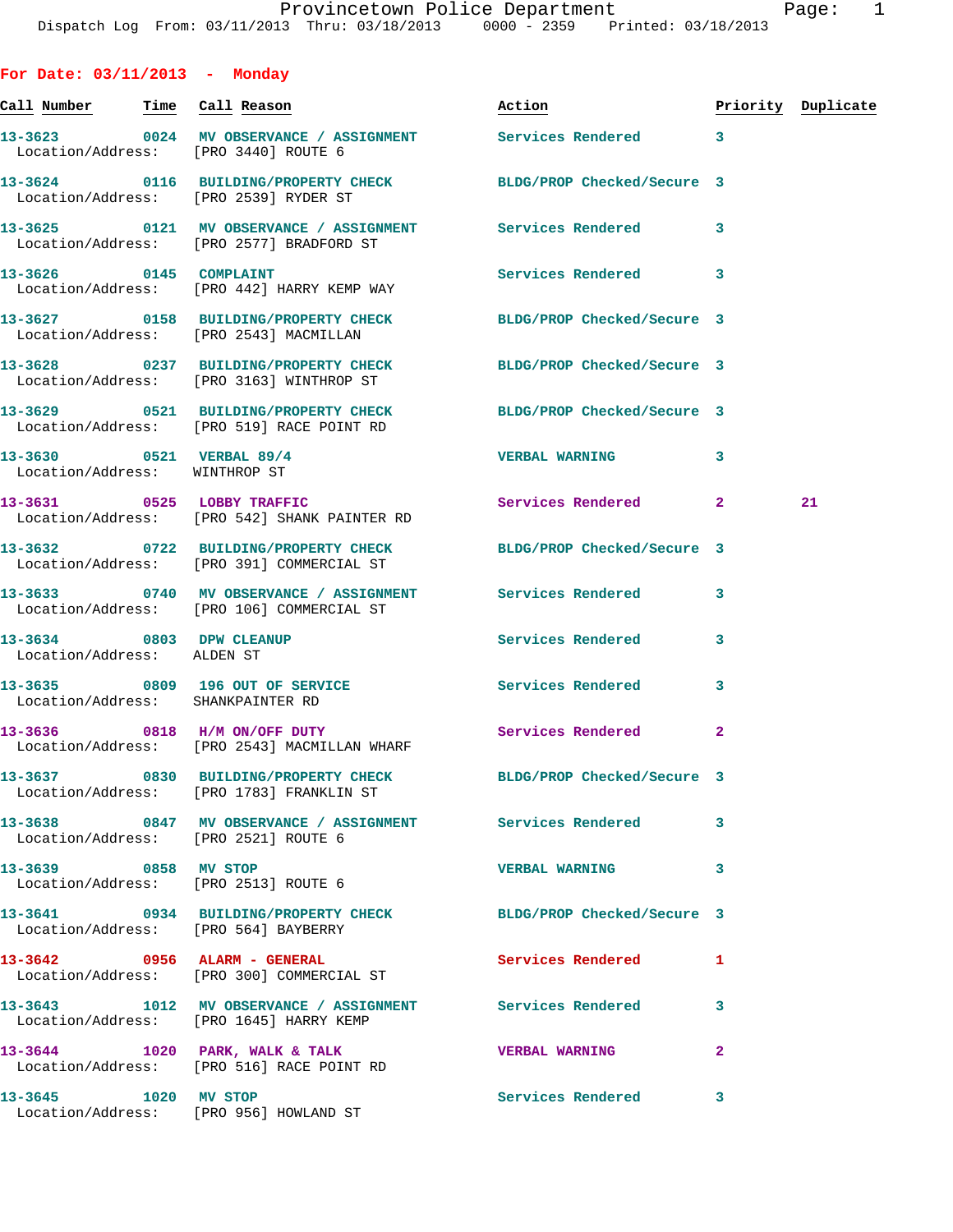|                                        | Provincetown Police Department<br>Dispatch Log From: 03/11/2013 Thru: 03/18/2013 0000 - 2359 Printed: 03/18/2013 |                            | Page: 2      |
|----------------------------------------|------------------------------------------------------------------------------------------------------------------|----------------------------|--------------|
|                                        | 13-3646 1041 MV OBSERVANCE / ASSIGNMENT No Action Required 3<br>Location/Address: [PRO 94] BRADFORD ST           |                            |              |
|                                        | 13-3647 1058 ALARM - FIRE<br>Location/Address: [PRO 1886] BRADFORD ST                                            | False Alarm 1              |              |
|                                        | 13-3648 1109 BUILDING/PROPERTY CHECK Services Rendered<br>Location/Address: [PRO 2483] COMMERCIAL ST             |                            | $\mathbf{3}$ |
|                                        | 13-3649 1147 KEEP THE PEACE Services Rendered<br>Location/Address: [PRO 979] MASONIC PL                          |                            | $\mathbf{2}$ |
|                                        | 13-3650 1150 ASSIST AGENCY<br>Location/Address: [PRO 542] SHANK PAINTER RD                                       | Services Rendered 3        |              |
|                                        | 13-3651 1152 PARK, WALK & TALK 1999 No Action Required<br>Location/Address: [PRO 2222] COMMERCIAL ST             |                            | $\mathbf{2}$ |
|                                        | 13-3652 1229 MV OBSERVANCE / ASSIGNMENT Services Rendered 3<br>Location/Address: [PRO 3456] RYDER ST EXT         |                            |              |
|                                        | 13-3653 1233 MV STOP<br>Location/Address: STANDISH ST + CEMETERY RD                                              | Citation/Warning Issued 3  |              |
| Location/Address: [PRO 521] ROUTE 6    | 13-3654 1254 BUILDING/PROPERTY CHECK Services Rendered 3                                                         |                            |              |
|                                        | 13-3655 1313 MV OBSERVANCE / ASSIGNMENT Services Rendered<br>Location/Address: [PRO 106] COMMERCIAL ST           |                            | 3            |
|                                        | 13-3656 1357 SERVICE CALL<br>Location/Address: [PRO 105] COMMERCIAL ST                                           | Services Rendered 3        |              |
|                                        | 13-3657 1404 LOST BLACK LEATHER WALLET Services Rendered<br>Location/Address: [PRO 542] SHANK PAINTER RD         |                            | 3            |
|                                        | 13-3658 1425 BUILDING/PROPERTY CHECK BLDG/PROP Checked/Secure 3<br>Location/Address: [PRO 1783] FRANKLIN ST      |                            |              |
|                                        | 13-3659 1510 HAZARDS<br>Location: [PRO 3672] TOWN LINE                                                           | Services Rendered 2        |              |
|                                        | 13-3660 1521 FOUND APPLE CHIP<br>Location/Address: [PRO 542] SHANK PAINTER RD                                    | <b>Services Rendered</b>   |              |
| Location/Address: [PRO 564] BAYBERRY   | 13-3661 1533 BUILDING/PROPERTY CHECK Services Rendered                                                           |                            | 3            |
|                                        | 13-3662 1553 MEDICAL EMERGENCY<br>Location/Address: [PRO 3596] COMMERCIAL ST                                     | Transported to Hospital 1  | 1            |
|                                        | 13-3664 1659 BUILDING/PROPERTY CHECK<br>Location/Address: [PRO 1783] FRANKLIN ST                                 | BLDG/PROP Checked/Secure 3 |              |
|                                        | 13-3665 1756 MV OBSERVANCE / ASSIGNMENT Services Rendered 3<br>Location/Address: [PRO 391] COMMERCIAL ST         |                            |              |
| 13-3666 1803 ASSAULT                   | Location/Address: [PRO 414] CONWELL ST                                                                           | <b>Services Rendered</b>   | 1            |
| 13-3667 1836 HARASSMENT                | Location/Address: [PRO 221] COMMERCIAL ST                                                                        | Services Rendered          | $\mathbf{2}$ |
| Location/Address: [PRO 414] CONWELL ST | 13-3668 1909 BUILDING/PROPERTY CHECK Services Rendered                                                           |                            | 3            |
|                                        | 13-3669 1944 BUILDING/PROPERTY CHECK BLDG/PROP Checked/Secure 3<br>Location/Address: [PRO 3004] BRADFORD ST      |                            |              |
|                                        |                                                                                                                  |                            |              |

**13-3670 2043 BUILDING/PROPERTY CHECK BLDG/PROP Checked/Secure 3** 

Location/Address: [PRO 530] SHANKPAINTER RD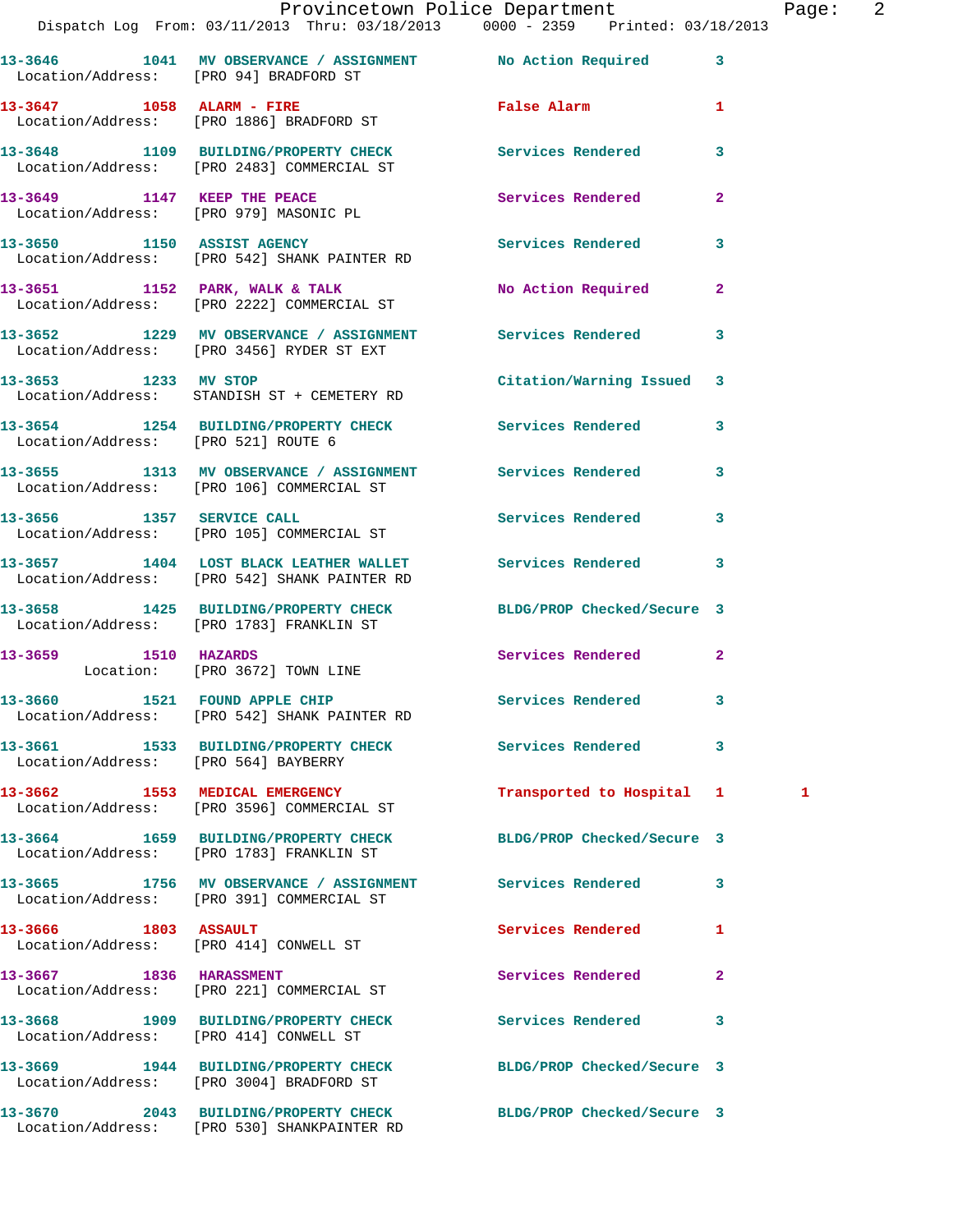|                                                        | 13-3671 2056 BUILDING/PROPERTY CHECK<br>Location/Address: [PRO 3259] MACMILLAN                                  | BLDG/PROP Checked/Secure 3 |              |
|--------------------------------------------------------|-----------------------------------------------------------------------------------------------------------------|----------------------------|--------------|
|                                                        | 13-3672 2237 SYSTEM FLUSHING<br>Location/Address: [PRO 542] SHANK PAINTER RD                                    | <b>Services Rendered</b>   | 3            |
|                                                        | 13-3673 2329 ASSIST CITIZEN<br>Location/Address: [PRO 542] SHANK PAINTER RD                                     | No Action Required         | 3            |
|                                                        | 13-3674 2331 BUILDING/PROPERTY CHECK<br>Location/Address: [PRO 3296] SHANKPAINTER RD                            | BLDG/PROP Checked/Secure 3 |              |
|                                                        | 13-3675 2335 BUILDING/PROPERTY CHECK BLDG/PROP Checked/Secure 3<br>Location/Address: [PRO 1778] SHANKPAINTER RD |                            |              |
| For Date: $03/12/2013$ - Tuesday                       |                                                                                                                 |                            |              |
|                                                        | 13-3676 0009 BUILDING/PROPERTY CHECK BLDG/PROP Checked/Secure 3<br>Location/Address: [PRO 1783] FRANKLIN ST     |                            |              |
|                                                        | 13-3677 0027 MV OBSERVANCE / ASSIGNMENT Services Rendered 3<br>Location/Address: [PRO 2577] BRADFORD ST         |                            |              |
|                                                        | 13-3678 0054 BUILDING/PROPERTY CHECK<br>Location/Address: [PRO 440] HARRY KEMP WAY                              | BLDG/PROP Checked/Secure 3 |              |
| 13-3679 0109 MV STOP                                   | Location/Address: [PRO 78] BRADFORD ST                                                                          | <b>VERBAL WARNING</b>      | 3            |
|                                                        | 13-3680 0121 LOBBY TRAFFIC<br>Location/Address: [PRO 542] SHANK PAINTER RD                                      | Services Rendered 2        | 13           |
|                                                        | 13-3681 0137 BUILDING/PROPERTY CHECK<br>Location/Address: [PRO 2206] COMMERCIAL ST                              | BLDG/PROP Checked/Secure 3 |              |
|                                                        | 13-3682 0227 BUILDING/PROPERTY CHECK<br>Location/Address: [PRO 2543] MACMILLAN                                  | BLDG/PROP Checked/Secure 3 |              |
|                                                        | 13-3683 0309 BUILDING/PROPERTY CHECK<br>Location/Address: [PRO 1783] FRANKLIN ST                                | BLDG/PROP Checked/Secure 3 |              |
|                                                        | 13-3684 0403 BUILDING/PROPERTY CHECK<br>Location/Address: [PRO 571] ALDEN ST                                    | BLDG/PROP Checked/Secure 3 |              |
|                                                        | 13-3685 0438 BUILDING/PROPERTY CHECK<br>Location/Address: [PRO 444] HIGH POLE HILL                              | BLDG/PROP Checked/Secure 3 |              |
|                                                        | 13-3686 0446 BUILDING/PROPERTY CHECK BLDG/PROP Checked/Secure 3<br>Location/Address: [PRO 519] RACE POINT RD    |                            |              |
| 13-3687 0526 COMPLAINT                                 | Location/Address: [PRO 1041] OLD COLONY WAY                                                                     | Services Rendered          | 3            |
|                                                        | 13-3688 0609 911 TTY TEST CALL<br>Location/Address: [PRO 542] SHANK PAINTER RD                                  | <b>Services Rendered</b>   | 1            |
|                                                        | 13-3689 0738 BOAT/HARBORMASTER<br>Location/Address: [PRO 2543] MACMILLAN WHARF                                  | Services Rendered          | 2            |
| 13-3690 0750 MV STOP                                   | Location/Address: [PRO 106] COMMERCIAL ST                                                                       | <b>VERBAL WARNING</b>      | 3            |
|                                                        | 13-3691 0813 BUILDING/PROPERTY CHECK<br>Location/Address: [PRO 3287] ROUTE 6                                    | BLDG/PROP Checked/Secure 3 |              |
| 13-3692 0825 ANIMAL CALL<br>Location/Address: ALDEN ST |                                                                                                                 | <b>GONE ON ARRIVAL</b>     | $\mathbf{2}$ |
| 13-3693 0826 ANIMAL CALL                               |                                                                                                                 | <b>GONE ON ARRIVAL</b>     | $\mathbf{2}$ |
|                                                        |                                                                                                                 |                            |              |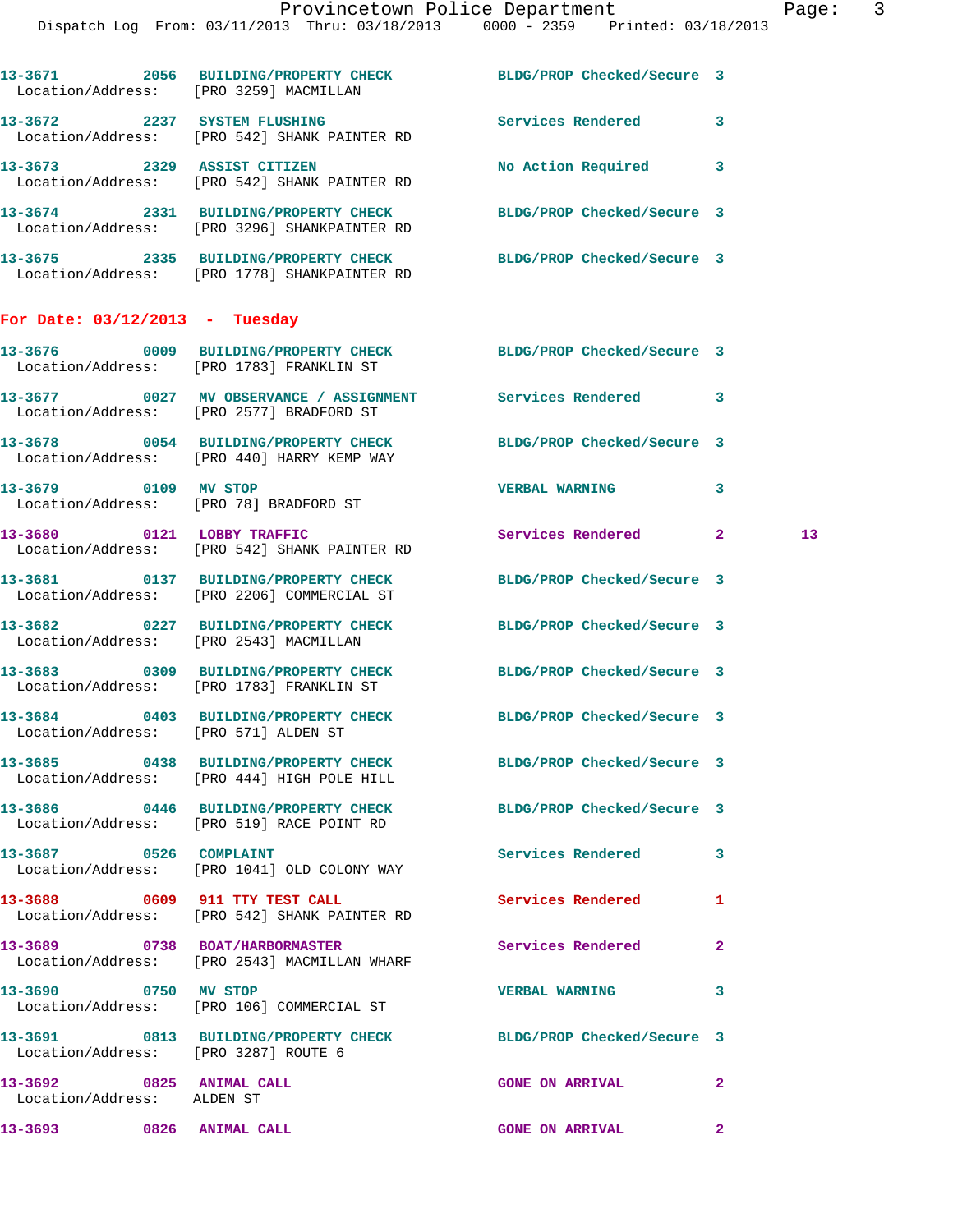|                                      | Provincetown Police Department<br>Dispatch Log From: 03/11/2013 Thru: 03/18/2013 0000 - 2359 Printed: 03/18/2013       |                           | Page: 4      |
|--------------------------------------|------------------------------------------------------------------------------------------------------------------------|---------------------------|--------------|
|                                      | Location/Address: [PRO 41] BRADFORD ST                                                                                 |                           |              |
|                                      | 13-3694 0852 BUILDING/PROPERTY CHECK BLDG/PROP Checked/Secure 3<br>Location/Address: [PRO 2500] COMMERCIAL ST          |                           |              |
|                                      | 13-3695 0857 BUILDING/PROPERTY CHECK Services Rendered 3<br>Location/Address: [PRO 391] COMMERCIAL ST                  |                           |              |
| Location/Address: [PRO 2521] ROUTE 6 | 13-3696 0901 MV OBSERVANCE / ASSIGNMENT Services Rendered 3                                                            |                           |              |
| Location/Address: [PRO 521] ROUTE 6  | 13-3697 0920 MV STOP                                                                                                   | Citation/Warning Issued 3 |              |
|                                      | 13-3698 0939 FOLLOW UP<br>Location/Address: [PRO 414] CONWELL ST                                                       | Services Rendered 2       |              |
|                                      | 13-3699 1009 ASSIST CITIZEN<br>Location/Address: [PRO 3632] COMMERCIAL ST                                              | Services Rendered 3       |              |
|                                      | 13-3700 1021 BUILDING/PROPERTY CHECK Services Rendered 3<br>Location/Address: [PRO 2483] COMMERCIAL ST                 |                           |              |
|                                      | 13-3701 1023 MV OBSERVANCE / ASSIGNMENT Services Rendered 3<br>Location/Address: [PRO 106] COMMERCIAL ST               |                           |              |
| Location: FREEMAN STREET             | 13-3702 1030 PARK, WALK & TALK 1988 Services Rendered 2                                                                |                           |              |
|                                      | 13-3703 1103 PARK, WALK & TALK 1988 Services Rendered<br>Location/Address: [PRO 537] SHANK PAINTER RD                  |                           | $\mathbf{2}$ |
|                                      | 13-3704 1153 MV OBSERVANCE / ASSIGNMENT Citation/Warning Issued 3<br>Location/Address: HARRY KEMP WAY + BREWSTER ST    |                           |              |
|                                      | 13-3705 1203 BUILDING/PROPERTY CHECK Services Rendered 3<br>Location/Address: [PRO 2898] JEROME SMITH RD               |                           |              |
|                                      | $13-3706$ 1207 WRIT WARN 90/17 & 90/20 Citation/Warning Issued 3<br>Location/Address: AUNT SUKEYS WAY + OLD COLONY WAY |                           |              |
|                                      | 13-3708 1231 MV OBSERVANCE / ASSIGNMENT Services Rendered<br>Location/Address: [PRO 391] COMMERCIAL ST                 |                           | $\mathbf{3}$ |
|                                      | 13-3709 1312 BUILDING/PROPERTY CHECK BLDG/PROP Checked/Secure 3<br>Location/Address: [PRO 3317] CEMETERY RD            |                           |              |
|                                      | 13-3710 1312 BUILDING/PROPERTY CHECK BLDG/PROP Checked/Secure 3<br>Location/Address: [PRO 3318] CEMETERY RD            |                           |              |
|                                      | 13-3711 1317 BUILDING/PROPERTY CHECK BLDG/PROP Checked/Secure 3<br>Location/Address: [PRO 564] BAYBERRY                |                           |              |
|                                      | 13-3712 1342 PANIC ALARM/ACCIDENTAL False Alarm<br>Location/Address: [PRO 3195] COMMERCIAL ST                          |                           | $\mathbf{1}$ |
|                                      | 13-3713 1410 INFO SERVICES - PHONE Services Rendered 2<br>Location/Address: [PRO 488] MAYFLOWER AVE                    |                           |              |
| Location/Address: [PRO 571] ALDEN ST | 13-3714 1422 BUILDING/PROPERTY CHECK BLDG/PROP Checked/Secure 3                                                        |                           |              |
|                                      | 13-3715 1435 INJURED OR SICK BIRD Services Rendered 2<br>Location/Address: [PRO 3121] COMMERCIAL ST                    |                           |              |
|                                      | 13-3717 1457 ALARM - FIRE<br>Location/Address: [PRO 1638] COMMERCIAL ST                                                | Services Rendered 1       |              |
|                                      | 13-3716 1505 BUILDING/PROPERTY CHECK BLDG/PROP Checked/Secure 3<br>Location/Address: [PRO 2898] JEROME SMITH RD        |                           |              |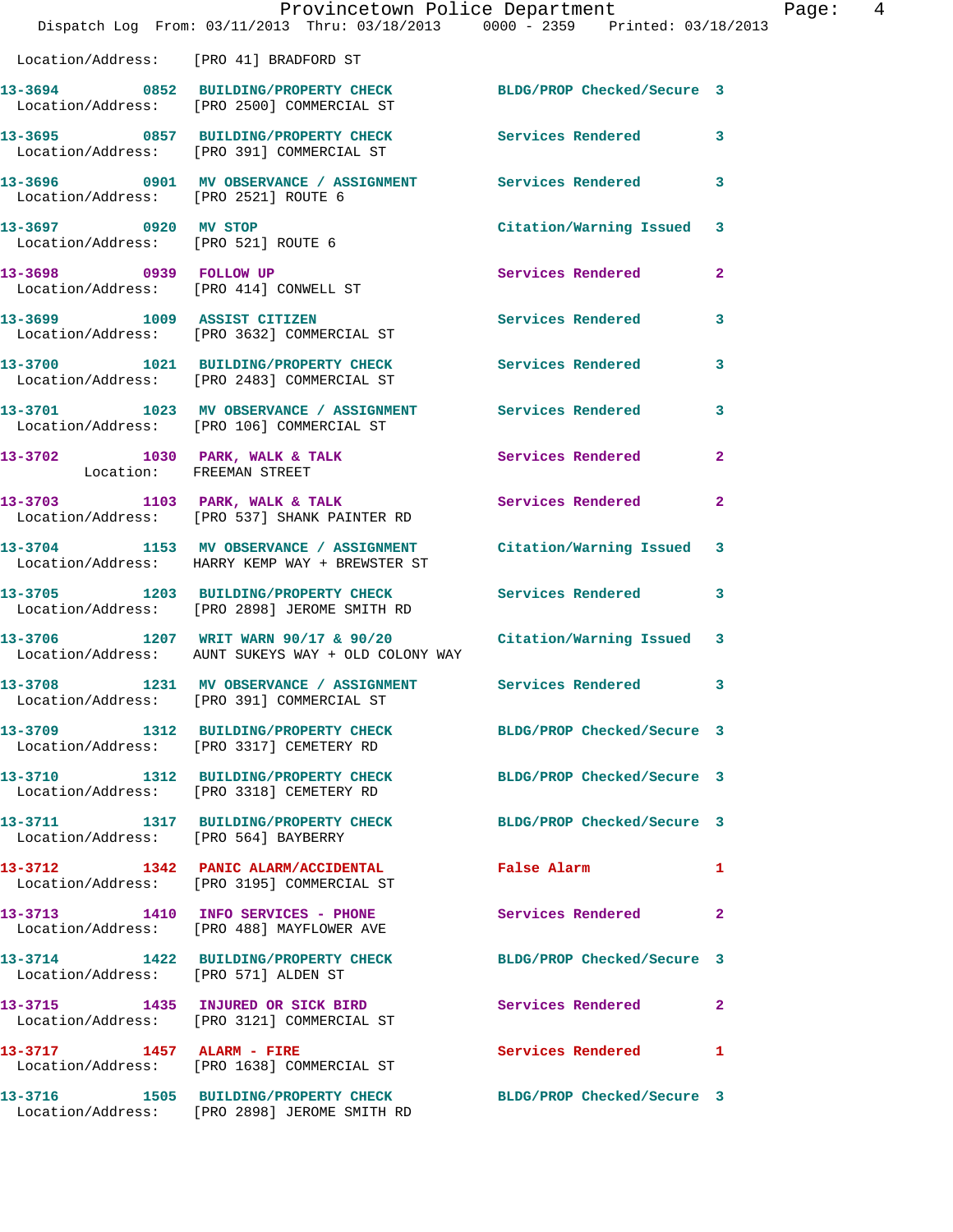| Dispatch Log From: $03/11/2013$ Thru: $03/18/2013$ |      |                   |  | $0000 - 2359$ Printed: 03/18/2013 |  |
|----------------------------------------------------|------|-------------------|--|-----------------------------------|--|
| 13-3718<br>Location/Address: [PRO 3420] JOHNSON ST | 1513 | <b>WIRES DOWN</b> |  | Services Rendered                 |  |

 Location/Address: [PRO 516] RACE POINT RD **13-3719 1621 BUILDING/PROPERTY CHECK BLDG/PROP Checked/Secure 3**  Location/Address: [PRO 564] BAYBERRY

**13-3725 1711 SERVE RESTRAINING ORDER Services Rendered 3**  Location/Address: [PRO 2754] ROUTE 6 **13-3722 1730 FOLLOW UP Services Rendered 2** 

13-3720 **1550 PARK, WALK & TALK Services Rendered** 2

 Location/Address: [PRO 221] COMMERCIAL ST **13-3723 1740 BUILDING/PROPERTY CHECK BLDG/PROP Checked/Secure 3**  Location/Address: [PRO 571] ALDEN ST

**13-3724 1859 BUILDING/PROPERTY CHECK BLDG/PROP Checked/Secure 3**  Location/Address: [PRO 3259] MACMILLAN

**13-3726 2114 HAZARDS Services Rendered 2**  Location/Address: [PRO 204] COMMERCIAL ST **13-3727 2114 BUILDING/PROPERTY CHECK BLDG/PROP Checked/Secure 3**  Location/Address: [PRO 2543] MACMILLAN

**13-3728 2149 BUILDING/PROPERTY CHECK BLDG/PROP Checked/Secure 3**  Location/Address: [PRO 3004] BRADFORD ST **13-3729 2154 BUILDING/PROPERTY CHECK BLDG/PROP Checked/Secure 3**  Location/Address: [PRO 444] HIGH POLE **13-3730 2306 SERVICE CALL Services Rendered 3**  Location/Address: [PRO 542] SHANK PAINTER RD

**13-3731 2326 ASSIST AGENCY / MUTUAL AID Services Rendered 3**  Location/Address: BRADFORD ST + SHANKPAINTER RD **13-3732** 2348 HARASSMENT Services Rendered 2 Location/Address: [PRO 542] SHANK PAINTER RD

**For Date: 03/13/2013 - Wednesday**

Location/Address: [PRO 1783] FRANKLIN ST

|                                        | Location/Address: [PRO 542] SHANK PAINTER RD                                                                  |                           |                         | 19 <sup>°</sup> |
|----------------------------------------|---------------------------------------------------------------------------------------------------------------|---------------------------|-------------------------|-----------------|
| Location/Address: [PRO 3259] MACMILLAN | 13-3734 0042 BUILDING/PROPERTY CHECK BLDG/PROP Checked/Secure 3                                               |                           |                         |                 |
|                                        | Location/Address: [PRO 3004] BRADFORD ST                                                                      |                           | $\overline{\mathbf{3}}$ |                 |
|                                        | 13-3736 0102 BUILDING/PROPERTY CHECK BLDG/PROP Checked/Secure 3<br>Location/Address: [PRO 2206] COMMERCIAL ST |                           |                         |                 |
|                                        | Location/Address: [PRO 2577] BRADFORD ST                                                                      |                           | $\overline{\mathbf{3}}$ |                 |
|                                        | 13-3738 0219 BUILDING/PROPERTY CHECK BLDG/PROP Checked/Secure 3<br>Location/Address: [PRO 440] HARRY KEMP WAY |                           |                         |                 |
|                                        | 13-3739 0232 BUILDING/PROPERTY CHECK BLDG/PROP Checked/Secure 3<br>Location/Address: [PRO 3163] WINTHROP ST   |                           |                         |                 |
|                                        | Location/Address: [PRO 3010] COMMERCIAL ST                                                                    | Transported to Hospital 1 |                         |                 |
|                                        | 13-3741 0449 BUILDING/PROPERTY CHECK BLDG/PROP Checked/Secure 3                                               |                           |                         |                 |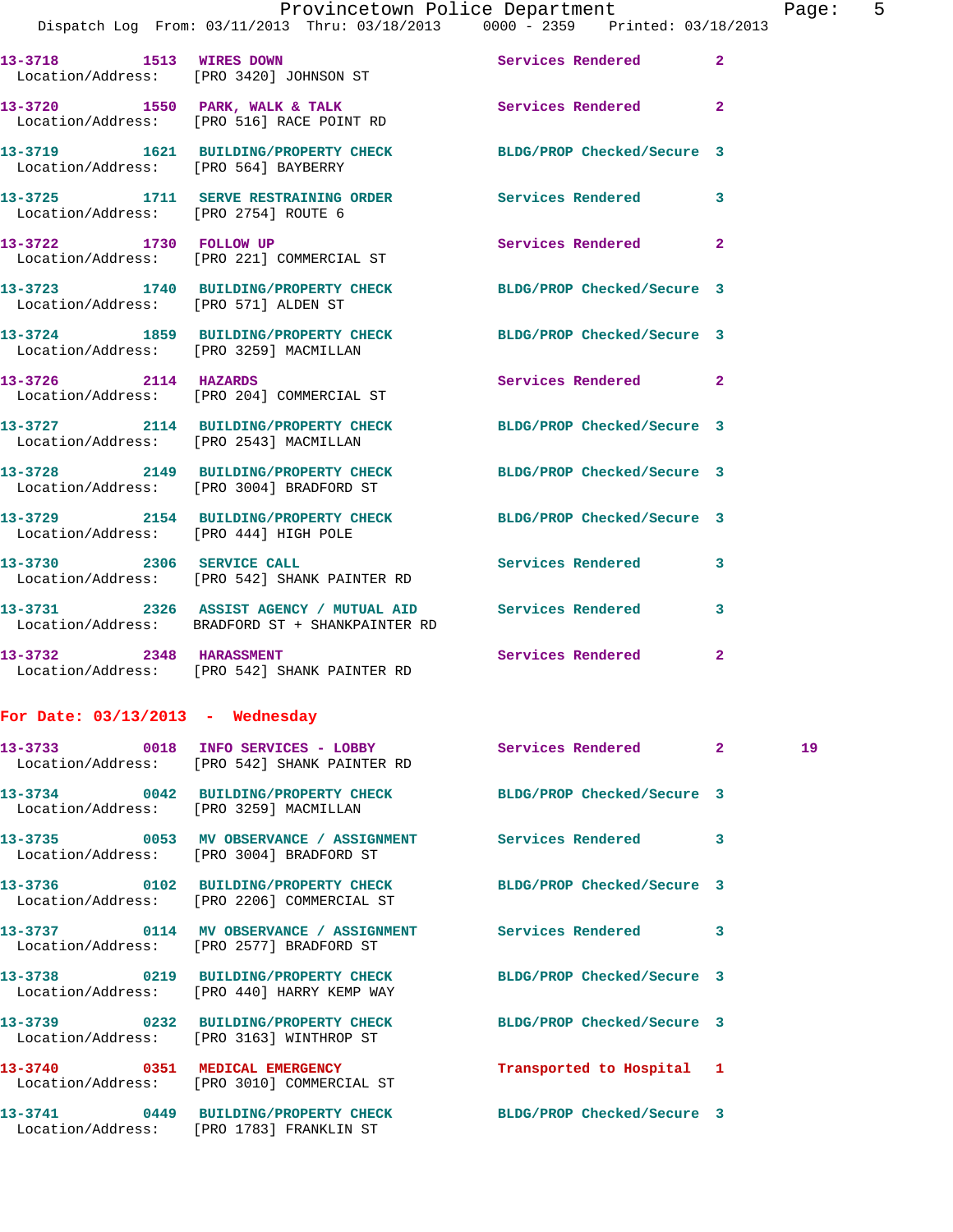|                                                                         | 13-3742 0613 BUILDING/PROPERTY CHECK BLDG/PROP Checked/Secure 3<br>Location/Address: [PRO 1646] WINSLOW ST  |                            |              |
|-------------------------------------------------------------------------|-------------------------------------------------------------------------------------------------------------|----------------------------|--------------|
|                                                                         | 13-3743 0618 MV OBSERVANCE / ASSIGNMENT Services Rendered<br>Location/Address: [PRO 3338] SHANKPAINTER RD   |                            | 3            |
|                                                                         | 13-3744 0737 BOAT/HARBORMASTER<br>Location/Address: [PRO 2500] COMMERCIAL ST                                | No Action Required         | $\mathbf{2}$ |
|                                                                         | 13-3745  0739 MV OBSERVANCE / ASSIGNMENT  Services Rendered<br>Location/Address: [PRO 2521] ROUTE 6         |                            | 3            |
| 13-3746 0746 MV STOP<br>Location/Address: SNAIL RD                      |                                                                                                             | <b>VERBAL WARNING</b>      | 3            |
| 13-3747 0756 MV STOP<br>Location/Address: ROUTE 6 + SNAIL RD            |                                                                                                             | <b>VERBAL WARNING</b>      | $\mathbf{3}$ |
|                                                                         | 13-3748 0817 FIRE, OTHER<br>Location/Address: [PRO 489] MAYFLOWER AVE                                       | No Action Required 1       |              |
|                                                                         | 13-3749 0852 BUILDING/PROPERTY CHECK<br>Location/Address: [PRO 2543] MACMILLAN                              | BLDG/PROP Checked/Secure 3 |              |
|                                                                         | 13-3750 0909 ANIMAL CALL<br>Location/Address: [PRO 2490] PROVINCELANDS RD                                   | No Action Required 2       |              |
| Location/Address: [PRO 564] BAYBERRY                                    | 13-3751 1034 BUILDING/PROPERTY CHECK BLDG/PROP Checked/Secure 3                                             |                            |              |
|                                                                         | 13-3752 1139 BUILDING/PROPERTY CHECK Services Rendered<br>Location/Address: [PRO 2483] COMMERCIAL ST        |                            | 3            |
| Location/Address: [PRO 2513] ROUTE 6                                    | 13-3753 1140 MV OBSERVANCE / ASSIGNMENT Services Rendered 3                                                 |                            |              |
|                                                                         | 13-3754 1146 MV STOP<br>Location/Address: [PRO 68] PROVINCELANDS RD                                         | <b>VERBAL WARNING</b>      | 3            |
| 13-3755 1150 MV STOP<br>Location/Address: [PRO 3440] ROUTE 6            |                                                                                                             | <b>VERBAL WARNING</b>      | $\mathbf{3}$ |
| 13-3756 1225 MV STOP                                                    | Location/Address: [PRO 3430] COMMERCIAL ST                                                                  | <b>VERBAL WARNING</b>      | $\mathbf{3}$ |
| 13-3757 1325 ALARM - GENERAL<br>Location/Address: [PRO 1671] MASONIC PL |                                                                                                             | No Action Required         | $\mathbf{1}$ |
|                                                                         | 13-3758 1336 BUILDING/PROPERTY CHECK<br>Location/Address: [PRO 391] COMMERCIAL ST                           | BLDG/PROP Checked/Secure 3 |              |
| 13-3759 1351 HARASSMENT                                                 | Location/Address: [PRO 542] SHANK PAINTER RD                                                                | SPOKEN TO                  | $\mathbf{2}$ |
|                                                                         | 13-3760 1558 MV OBSERVANCE / ASSIGNMENT Services Rendered<br>Location/Address: COMMERCIAL ST + MT GILBOA RD |                            | 3            |
| Location/Address: SHANK PAINTER RD                                      | 13-3761 1628 MV OBSERVANCE / ASSIGNMENT Services Rendered 3                                                 |                            |              |
| 13-3762 1632 MV STOP<br>Location/Address: [PRO 2479] ROUTE 6            |                                                                                                             | Citation/Warning Issued 3  |              |
| Location/Address: [PRO 444] HIGH POLE                                   | 13-3763 1806 BUILDING/PROPERTY CHECK                                                                        | BLDG/PROP Checked/Secure 3 |              |
|                                                                         | 13-3764 1814 BUILDING/PROPERTY CHECK<br>Location/Address: [PRO 2898] JEROME SMITH RD                        | BLDG/PROP Checked/Secure 3 |              |
| 13-3765 1825 PARK, WALK & TALK                                          |                                                                                                             | Services Rendered 2        |              |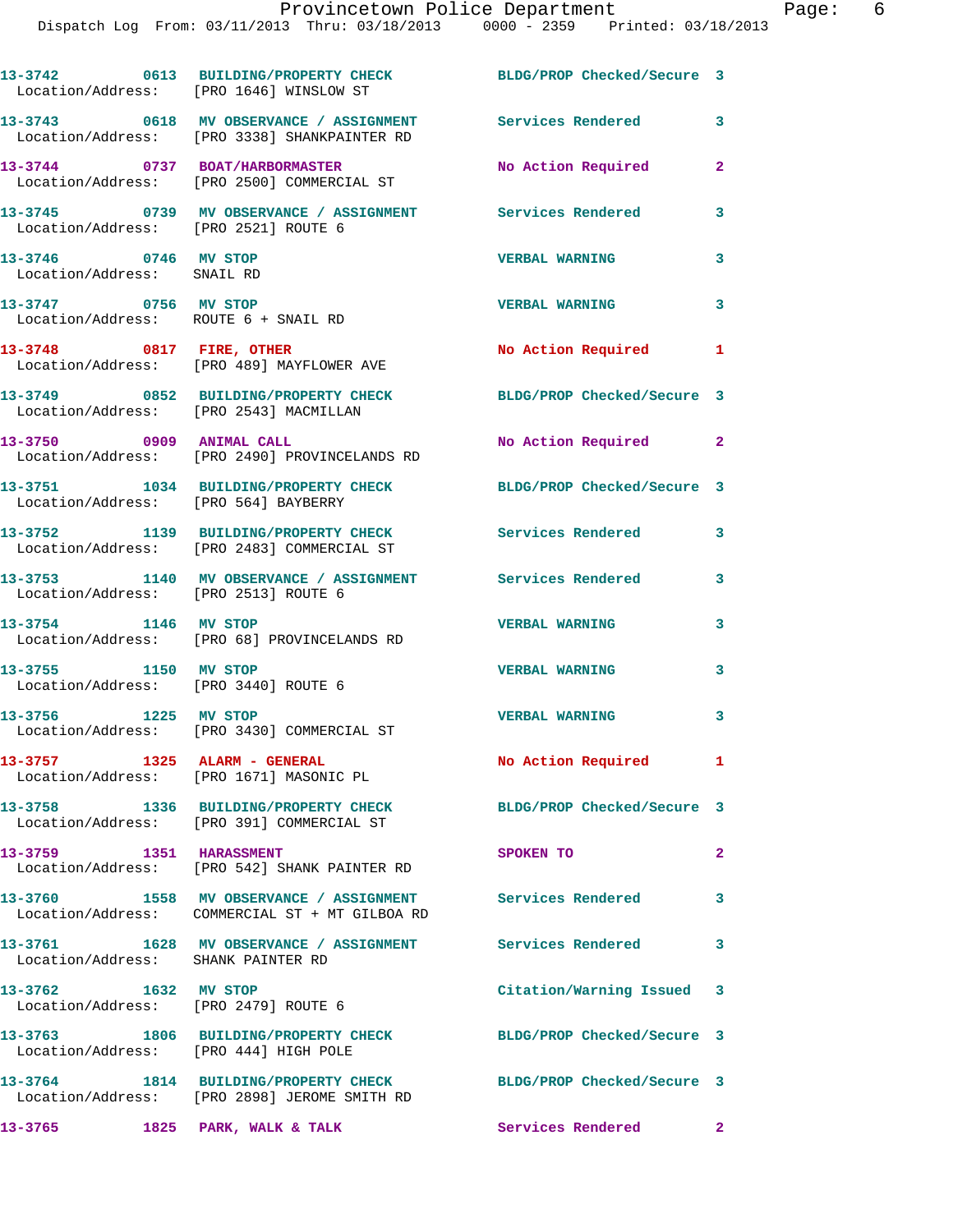|                                                              | Dispatch Log From: 03/11/2013 Thru: 03/18/2013 0000 - 2359 Printed: 03/18/2013                                | Provincetown Police Department |              | Page: | 7 |
|--------------------------------------------------------------|---------------------------------------------------------------------------------------------------------------|--------------------------------|--------------|-------|---|
|                                                              | Location/Address: [PRO 3349] HARRY KEMP WAY                                                                   |                                |              |       |   |
| 13-3766 1829 MV STOP                                         | Location/Address: [PRO 2479] ROUTE 6                                                                          | <b>VERBAL WARNING</b>          | 3            |       |   |
| Location/Address: [PRO 2479] ROUTE 6                         | 13-3767 1836 MV DISABLED                                                                                      | Services Rendered              | $\mathbf{2}$ |       |   |
| Location/Address: ROUTE 6 + SNAIL RD                         | 13-3768 1847 MV OBSERVANCE / ASSIGNMENT Services Rendered 3                                                   |                                |              | 1     |   |
| 13-3769 1857 MV STOP<br>Location/Address: [PRO 2479] ROUTE 6 |                                                                                                               | Citation/Warning Issued 3      |              |       |   |
| 13-3771 1914 HAZARDS                                         | Location/Address: [PRO 94] BRADFORD ST                                                                        | No Action Required 2           |              |       |   |
|                                                              | 13-3770 1919 BUILDING/PROPERTY CHECK BLDG/PROP Checked/Secure 3<br>Location/Address: [PRO 2483] COMMERCIAL ST |                                |              |       |   |
| Location/Address: [PRO 16] BRADFORD ST                       | 13-3772 2030 BUILDING/PROPERTY CHECK BLDG/PROP Checked/Secure 3                                               |                                |              |       |   |
| Location/Address: [PRO 571] ALDEN ST                         | 13-3773 2044 BUILDING/PROPERTY CHECK BLDG/PROP Checked/Secure 3                                               |                                |              |       |   |
|                                                              | 13-3774 2121 MV OBSERVANCE / ASSIGNMENT Services Rendered 3<br>Location/Address: RYDER ST + BRADFORD ST       |                                |              |       |   |
| 13-3775 2124 MV STOP<br>Location/Address: [PRO 80] CARVER ST |                                                                                                               | Citation/Warning Issued 3      |              |       |   |
|                                                              | 13-3776 2202 BUILDING/PROPERTY CHECK BLDG/PROP Checked/Secure 3<br>Location/Address: [PRO 519] RACE POINT RD  |                                |              |       |   |
| 13-3777 2240 SERVICE CALL                                    | Location/Address: [PRO 542] SHANK PAINTER RD                                                                  | Services Rendered 3            |              |       |   |
| Location/Address: [PRO 2543] MACMILLAN                       | 13-3778 2359 BUILDING/PROPERTY CHECK BLDG/PROP Checked/Secure 3                                               |                                |              |       |   |
| For Date: $03/14/2013$ - Thursday                            |                                                                                                               |                                |              |       |   |
|                                                              | 13-3779 0026 BUILDING/PROPERTY CHECK BLDG/PROP Checked/Secure 3<br>Location/Address: [PRO 175] COMMERCIAL ST  |                                |              |       |   |
|                                                              | 13-3780 0029 BUILDING/PROPERTY CHECK<br>Location/Address: [PRO 1783] FRANKLIN ST                              | BLDG/PROP Checked/Secure 3     |              |       |   |
|                                                              | 13-3781 0036 MV OBSERVANCE / ASSIGNMENT Services Rendered<br>Location/Address: [PRO 2577] BRADFORD ST         |                                | 3            |       |   |
|                                                              | 13-3782 0049 LOBBY TRAFFIC<br>Location/Address: [PRO 542] SHANK PAINTER RD                                    | Services Rendered 2            |              | 20    |   |
|                                                              | 13-3783 0121 BUILDING/PROPERTY CHECK BLDG/PROP Checked/Secure 3<br>Location/Address: [PRO 99] COMMERCIAL ST   |                                |              |       |   |
| Location/Address: [PRO 414] CONWELL ST                       | 13-3784 0131 MV OBSERVANCE / ASSIGNMENT Services Rendered 3                                                   |                                |              |       |   |
|                                                              | 13-3785 0137 BUILDING/PROPERTY CHECK<br>Location/Address: [PRO 341] COMMERCIAL ST                             | BLDG/PROP Checked/Secure 3     |              |       |   |
| Location/Address: [PRO 414] CONWELL ST                       | 13-3786 0216 BUILDING/PROPERTY CHECK BLDG/PROP Checked/Secure 3                                               |                                |              |       |   |
| Location/Address: [PRO 444] HIGH POLE                        | 13-3787 0435 BUILDING/PROPERTY CHECK BLDG/PROP Checked/Secure 3                                               |                                |              |       |   |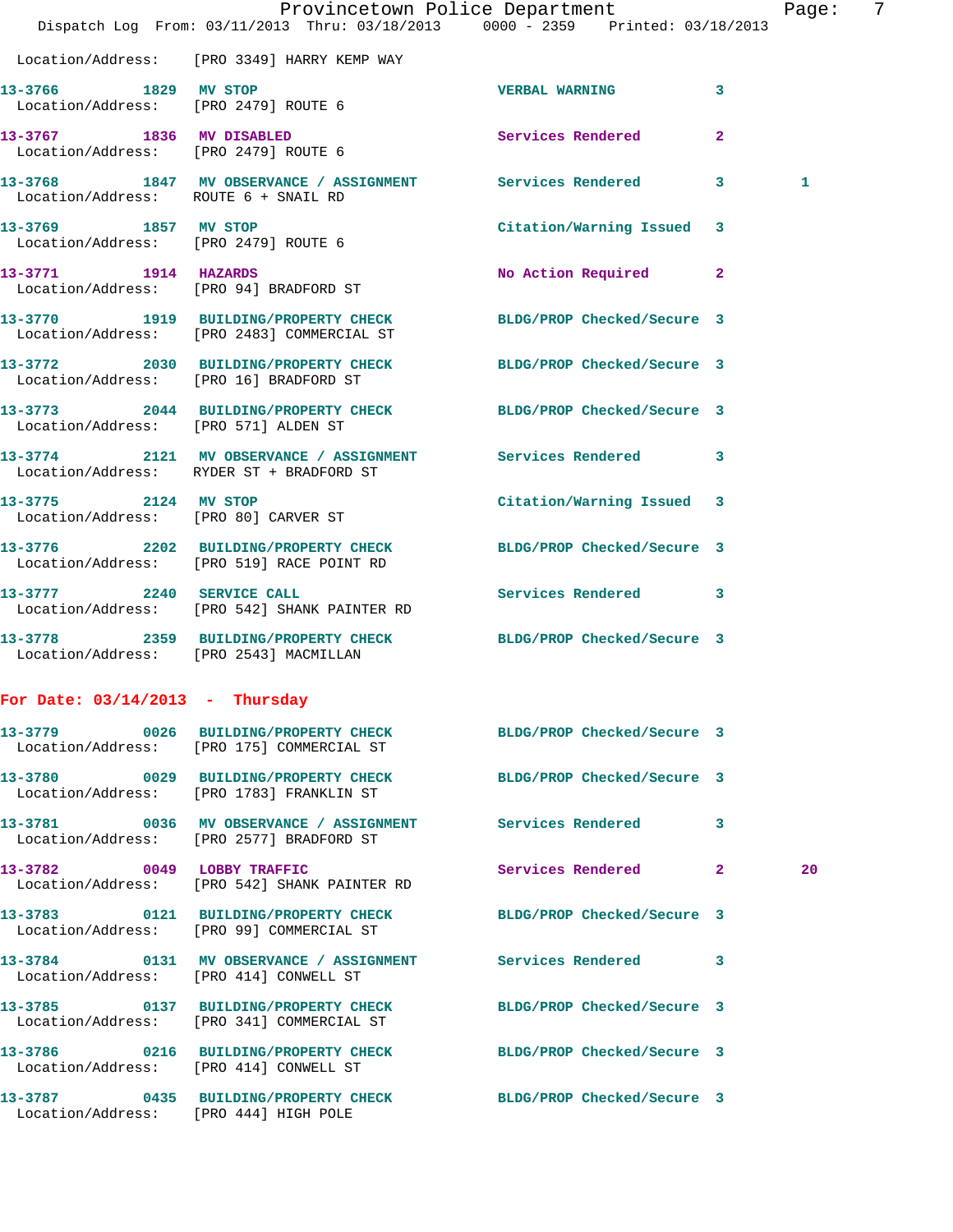|                                                            | Dispatch Log From: 03/11/2013 Thru: 03/18/2013 0000 - 2359 Printed: 03/18/2013                               | Provincetown Police Department |              | Page: 8 |  |
|------------------------------------------------------------|--------------------------------------------------------------------------------------------------------------|--------------------------------|--------------|---------|--|
|                                                            | 13-3788 0551 GENERAL INFO                                                                                    | No Action Required 3           |              |         |  |
| 13-3789 0624 GENERAL INFO                                  |                                                                                                              | Services Rendered 3            |              |         |  |
|                                                            | 13-3790 0744 H/M ON/OFF DUTY<br>Location/Address: [PRO 2543] MACMILLAN WHARF                                 | No Action Required             | $\mathbf{2}$ |         |  |
|                                                            | 13-3791 0840 BUILDING/PROPERTY CHECK BLDG/PROP Checked/Secure 3<br>Location/Address: [PRO 391] COMMERCIAL ST |                                |              |         |  |
| Location/Address: [PRO 2521] ROUTE 6                       | 13-3792 0842 MV OBSERVANCE / ASSIGNMENT Services Rendered                                                    |                                | $\mathbf{3}$ |         |  |
| 13-3793 0846 MV STOP                                       | Location/Address: [PRO 2513] ROUTE 6                                                                         | <b>VERBAL WARNING</b>          | 3            |         |  |
|                                                            | 13-3794 0902 911 ABANDONED<br>Location/Address: [PRO 2474] BRADFORD ST                                       | <b>Services Rendered</b>       | 1            |         |  |
|                                                            | 13-3795 0915 GENERAL INFO                                                                                    | No Action Required 3           |              |         |  |
|                                                            | 13-3797 0938 ANIMAL CALL<br>Location/Address: [PRO 1538] COMMERCIAL ST                                       | Services Rendered              | $\mathbf{2}$ |         |  |
|                                                            | 13-3798 1039 BUILDING/PROPERTY CHECK BLDG/PROP Checked/Secure 3<br>Location/Address: [PRO 564] BAYBERRY AVE  |                                |              |         |  |
|                                                            | 13-3799 1043 MV OBSERVANCE / ASSIGNMENT Services Rendered<br>Location/Address: [PRO 106] COMMERCIAL ST       |                                | 3            |         |  |
|                                                            | 13-3800 1136 MV OBSERVANCE / ASSIGNMENT Services Rendered 3<br>Location/Address: [PRO 1645] HARRY KEMP       |                                |              |         |  |
|                                                            | 13-3801 1146 MV STOP<br>Location/Address: BRADFORD ST + HOWLAND ST                                           | Citation/Warning Issued 3      |              |         |  |
| 13-3802 1213 911 ABANDONED                                 | Location/Address: [PRO 2474] BRADFORD ST                                                                     | Services Rendered 1            |              |         |  |
|                                                            | 13-3803 1246 FOUND NJ LICENSE<br>Location/Address: [PRO 542] SHANK PAINTER RD                                | Services Rendered              | 3            |         |  |
|                                                            | 13-3804 1434 FOUND SOCIAL SECURITY CARD<br>Location/Address: [PRO 542] SHANK PAINTER RD                      | Services Rendered 3            |              |         |  |
| 13-3805 1541 MV STOP                                       | Location/Address: [PRO 99] COMMERCIAL ST                                                                     | Citation/Warning Issued 3      |              |         |  |
|                                                            | 13-3806 1618 MV OBSERVANCE / ASSIGNMENT Services Rendered<br>Location/Address: [PRO 2784] SHANK PAINTER RD   |                                | 3            |         |  |
| 13-3807 1625 MV STOP<br>Location/Address: SHANK PAINTER RD |                                                                                                              | <b>VERBAL WARNING</b>          | 3            |         |  |
| Location/Address: [PRO 564] BAYBERRY                       | 13-3808 1657 BUILDING/PROPERTY CHECK BLDG/PROP Checked/Secure 3                                              |                                |              |         |  |
|                                                            | 13-3809 1717 SERVE WARRANT<br>Location/Address: [PRO 1905] BRADFORD ST                                       | Could Not Locate               | 3            |         |  |
| Location/Address: [PRO 2543] MACMILLAN                     | 13-3810 1809 BUILDING/PROPERTY CHECK BLDG/PROP Checked/Secure 3                                              |                                |              |         |  |
|                                                            | 13-3811 1829 MV OBSERVANCE / ASSIGNMENT<br>Location/Address: [PRO 94] BRADFORD ST                            | No Action Required             | 3            |         |  |
|                                                            | 13-3812 1849 BUILDING/PROPERTY CHECK BLDG/PROP Checked/Secure 3<br>Location/Address: [PRO 3317] CEMETERY RD  |                                |              |         |  |
| Location/Address: [PRO 526] RYDER ST                       | 13-3813 1908 BUILDING/PROPERTY CHECK BLDG/PROP Checked/Secure 3                                              |                                |              |         |  |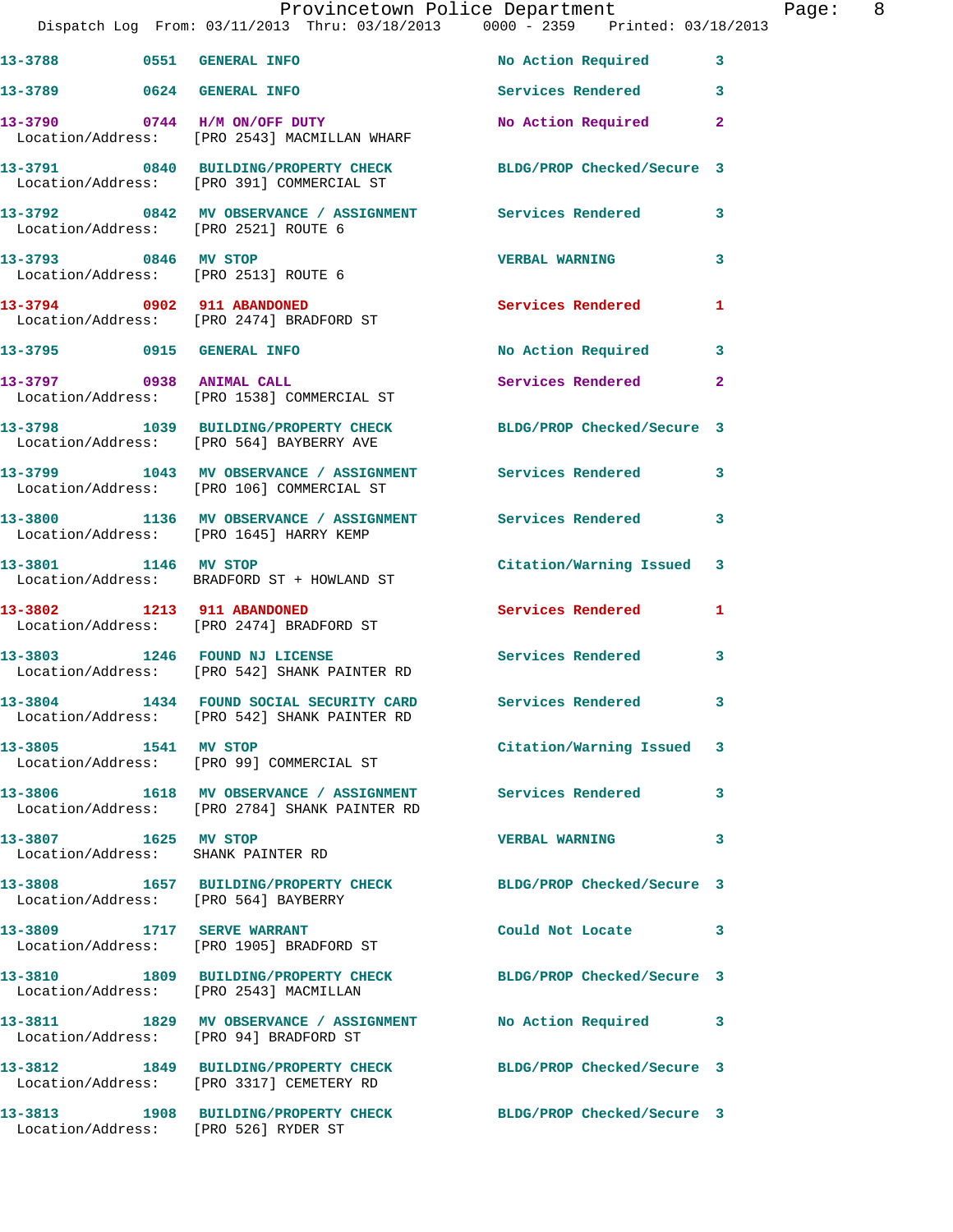|                                                                                             | Provincetown Police Department<br>Dispatch Log From: 03/11/2013 Thru: 03/18/2013 0000 - 2359 Printed: 03/18/2013 |                            |              |
|---------------------------------------------------------------------------------------------|------------------------------------------------------------------------------------------------------------------|----------------------------|--------------|
|                                                                                             | 13-3814 1927 MV OBSERVANCE / ASSIGNMENT No Action Required<br>Location/Address: STANDISH ST + BRADFORD ST        |                            | 3            |
|                                                                                             | 13-3815 1942 MV OBSERVANCE / ASSIGNMENT Services Rendered<br>  Location/Address: [PRO 2513] ROUTE 6              |                            | 3            |
| 13-3816 1951 MV STOP                                                                        | Location/Address: [PRO 2513] ROUTE 6                                                                             | <b>VERBAL WARNING</b>      | 3            |
| 13-3817 2007 MV STOP                                                                        | Location/Address: [PRO 2173] COMMERCIAL ST + SNAIL RD                                                            | <b>VERBAL WARNING</b>      | 3            |
| 13-3818 2010 MV STOP                                                                        | Location/Address: [PRO 41] BRADFORD ST                                                                           | <b>VERBAL WARNING</b>      | 3            |
|                                                                                             | 13-3819 2019 BAR CHECK<br>Location/Address: [PRO 484] MASONIC PL                                                 | Services Rendered          | $\mathbf{2}$ |
|                                                                                             | 13-3820 2036 BUILDING/PROPERTY CHECK BLDG/PROP Checked/Secure 3<br>Location/Address: [PRO 2540] RACE POINT RD    |                            |              |
|                                                                                             | 13-3821 2038 BUILDING/PROPERTY CHECK BLDG/PROP Checked/Secure 3<br>Location/Address: [PRO 3292] COMMERCIAL ST    |                            |              |
| Location/Address: [PRO 2513] ROUTE 6                                                        | 13-3822 2055 MV OBSERVANCE / ASSIGNMENT Services Rendered                                                        |                            | 3            |
| 13-3823 2110 MV STOP<br>Location/Address: [PRO 2513] ROUTE 6<br>Refer To Field Int: 13-4-FI |                                                                                                                  | <b>VERBAL WARNING</b>      | 3            |
| 13-3824 2113 MV STOP<br>Location/Address: [PRO 2513] ROUTE 6                                |                                                                                                                  | <b>VERBAL WARNING</b>      | 3            |
|                                                                                             | 13-3825 2138 REPOSSESSION ORDER<br>Location/Address: [PRO 2414] THISTLEMORE RD                                   | Services Rendered          | 3            |
| Location/Address: [PRO 2543] MACMILLAN                                                      | 13-3826 2305 BUILDING/PROPERTY CHECK BLDG/PROP Checked/Secure 3                                                  |                            |              |
| 13-3827 2321 911 GENERAL                                                                    | Location/Address: [PRO 3007] HARRY KEMP WAY                                                                      | Services Rendered          | 1            |
|                                                                                             | 13-3828 2336 BUILDING/PROPERTY CHECK<br>Location/Address: [PRO 1638] COMMERCIAL ST                               | BLDG/PROP Checked/Secure 3 |              |
| 13-3829 2337 MEDICAL EMERGENCY<br>Location/Address: [PRO 3222] ALDEN ST                     |                                                                                                                  | Transported to Hospital    | ı            |
| 13-3830                                                                                     | 2359 BUILDING/PROPERTY CHECK<br>Location/Address: [PRO 2898] JEROME SMITH RD                                     | BLDG/PROP Checked/Secure 3 |              |
| For Date: $03/15/2013$ - Friday                                                             |                                                                                                                  |                            |              |
| 13-3832                                                                                     | 0204 MEDICAL EMERGENCY                                                                                           | Transported to Hospital    | 1            |

| 13-3832<br>0204<br>Location/Address: | MEDICAL EMERGENCY<br>CARVER ST                                | Transported to Hospital 1  |   |
|--------------------------------------|---------------------------------------------------------------|----------------------------|---|
| 13-3833<br>0215<br>Location/Address: | <b>BUILDING/PROPERTY CHECK</b><br>[PRO 2543] MACMILLAN        | BLDG/PROP Checked/Secure 3 |   |
| 13-3834<br>0232<br>Location/Address: | <b>BUILDING/PROPERTY CHECK</b><br>[PRO 2483] COMMERCIAL ST    | Services Rendered          | 3 |
| 13-3835<br>0309<br>Location/Address: | <b>BUILDING/PROPERTY CHECK</b><br>FPRO 30301 TIN PAN ALLEY RD | BLDG/PROP Checked/Secure 3 |   |
| 13-3836<br>0352<br>Location/Address: | <b>BUILDING/PROPERTY CHECK</b><br>[PRO 545] SHANKPAINTER RD   | BLDG/PROP Checked/Secure 3 |   |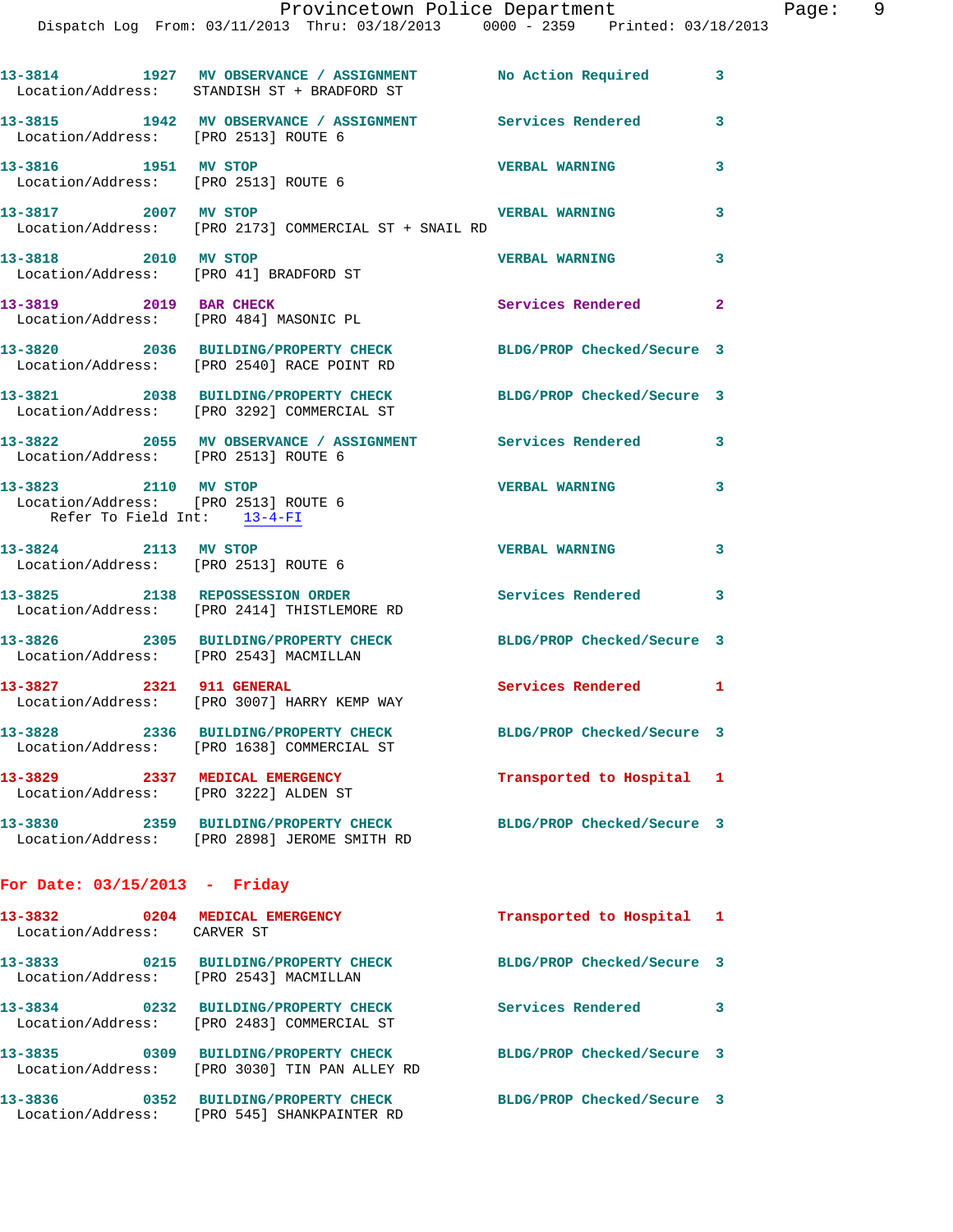|                                      | Provincetown Police Department Page: 10<br>Dispatch Log From: 03/11/2013 Thru: 03/18/2013 0000 - 2359 Printed: 03/18/2013 |                                                                                 |                         |    |  |
|--------------------------------------|---------------------------------------------------------------------------------------------------------------------------|---------------------------------------------------------------------------------|-------------------------|----|--|
|                                      | 13-3837 0518 BUILDING/PROPERTY CHECK BLDG/PROP Checked/Secure 3<br>Location/Address: [PRO 530] SHANKPAINTER RD            |                                                                                 |                         |    |  |
|                                      | 13-3838 0544 INFO SERVICES - LOBBY Services Rendered 2<br>Location/Address: [PRO 542] SHANK PAINTER RD                    |                                                                                 |                         | 18 |  |
| Location/Address: [PRO 3287] ROUTE 6 | 13-3839 0600 BUILDING/PROPERTY CHECK BLDG/PROP Checked/Secure 3                                                           |                                                                                 |                         |    |  |
|                                      | 13-3840 0713 FIRE, STRUCTURE<br>Location/Address: [PRO 3701] BRADFORD ST EXT                                              | Extinguished 1                                                                  |                         |    |  |
|                                      | 13-3841 0739 BUILDING/PROPERTY CHECK BLDG/PROP Checked/Secure 3<br>Location/Address: [PRO 2206] COMMERCIAL ST             |                                                                                 |                         |    |  |
|                                      | 13-3842 0818 BUILDING/PROPERTY CHECK BLDG/PROP Checked/Secure 3<br>Location/Address: [PRO 526] RYDER ST                   |                                                                                 |                         |    |  |
|                                      | 13-3843 0830 BOAT/HARBORMASTER<br>Location/Address: [PRO 2543] MACMILLAN WHARF                                            | Services Rendered                                                               | $\mathbf{2}$            |    |  |
|                                      | 13-3844 0831 H/M ON/OFF DUTY<br>Location/Address: [PRO 2543] MACMILLAN WHARF                                              | No Action Required                                                              | $\mathbf{2}$            |    |  |
| Location/Address: HARRY KEMP WAY     | 13-3846 0842 MV OBSERVANCE / ASSIGNMENT No Action Required 3                                                              |                                                                                 |                         |    |  |
|                                      | 13-3847 0846 ASSIST CITIZEN<br>Location/Address: [PRO 542] SHANK PAINTER RD                                               | Services Rendered 3                                                             |                         |    |  |
| Location/Address: [PRO 564] BAYBERRY | 13-3848 0934 BUILDING/PROPERTY CHECK BLDG/PROP Checked/Secure 3                                                           |                                                                                 |                         |    |  |
| Location/Address: STANDISH AVE       | 13-3849 1009 MV OBSERVANCE / ASSIGNMENT Citation/Warning Issued 3                                                         |                                                                                 |                         |    |  |
| 13-3850 1014 MV STOP                 | Location/Address: BRADFORD ST + PRINCE ST                                                                                 | <b>VERBAL WARNING</b>                                                           | $\overline{\mathbf{3}}$ |    |  |
|                                      | 13-3851 1104 BUILDING/PROPERTY CHECK No Action Required 3<br>Location/Address: [PRO 2206] COMMERCIAL ST                   |                                                                                 |                         |    |  |
|                                      | 13-3852 1105 MV OBSERVANCE / ASSIGNMENT<br>Location/Address: [PRO 1892] SHANK PAINTER RD                                  | Services Rendered 3                                                             |                         |    |  |
|                                      | 13-3853 1118 PARK, WALK & TALK No Action Required 2<br>Location/Address: [PRO 595] BRADFORD ST                            |                                                                                 |                         |    |  |
| Location/Address: HOWLAND ST         | 13-3854 1153 MV OBSERVANCE / ASSIGNMENT No Action Required 3                                                              |                                                                                 |                         |    |  |
| Location/Address: CONWELL ST         | 13-3855 1214 ASSIST AGENCY / MUTUAL AID Services Rendered                                                                 |                                                                                 | $\mathbf{3}$            |    |  |
| 13-3856 1229 MV STOP                 | Location/Address: BRADFORD ST + PILGRIM HEIGHTS RD                                                                        | No Action Required 3                                                            |                         |    |  |
|                                      | 13-3857 1311 PARK, WALK & TALK 1999 Services Rendered<br>Location/Address: [PRO 2543] MACMILLAN                           |                                                                                 | $\mathbf{2}$            |    |  |
|                                      | 13-3858 1332 911 ABANDONED<br>Location/Address: [PRO 440] HARRY KEMP WAY                                                  | Services Rendered 1                                                             |                         |    |  |
|                                      | 13-3859 1344 ANIMAL CALL<br>Location/Address: [PRO 1141] WEBSTER PL                                                       | SPOKEN TO AND TO A STRUCK TO A THING OF THE STRUCK OF THE STRUCK OF THE STRUCK. | $\mathbf{2}$            |    |  |
| 13-3861 1414 MV COMPLAINT            | Location/Address: [PRO 802] COMMERCIAL ST                                                                                 | Services Rendered 2                                                             |                         |    |  |
| 13-3860 1420 MV STOP                 |                                                                                                                           | <b>VERBAL WARNING</b>                                                           | $\mathbf{3}$            |    |  |

Location/Address: BRADFORD ST + ALDEN ST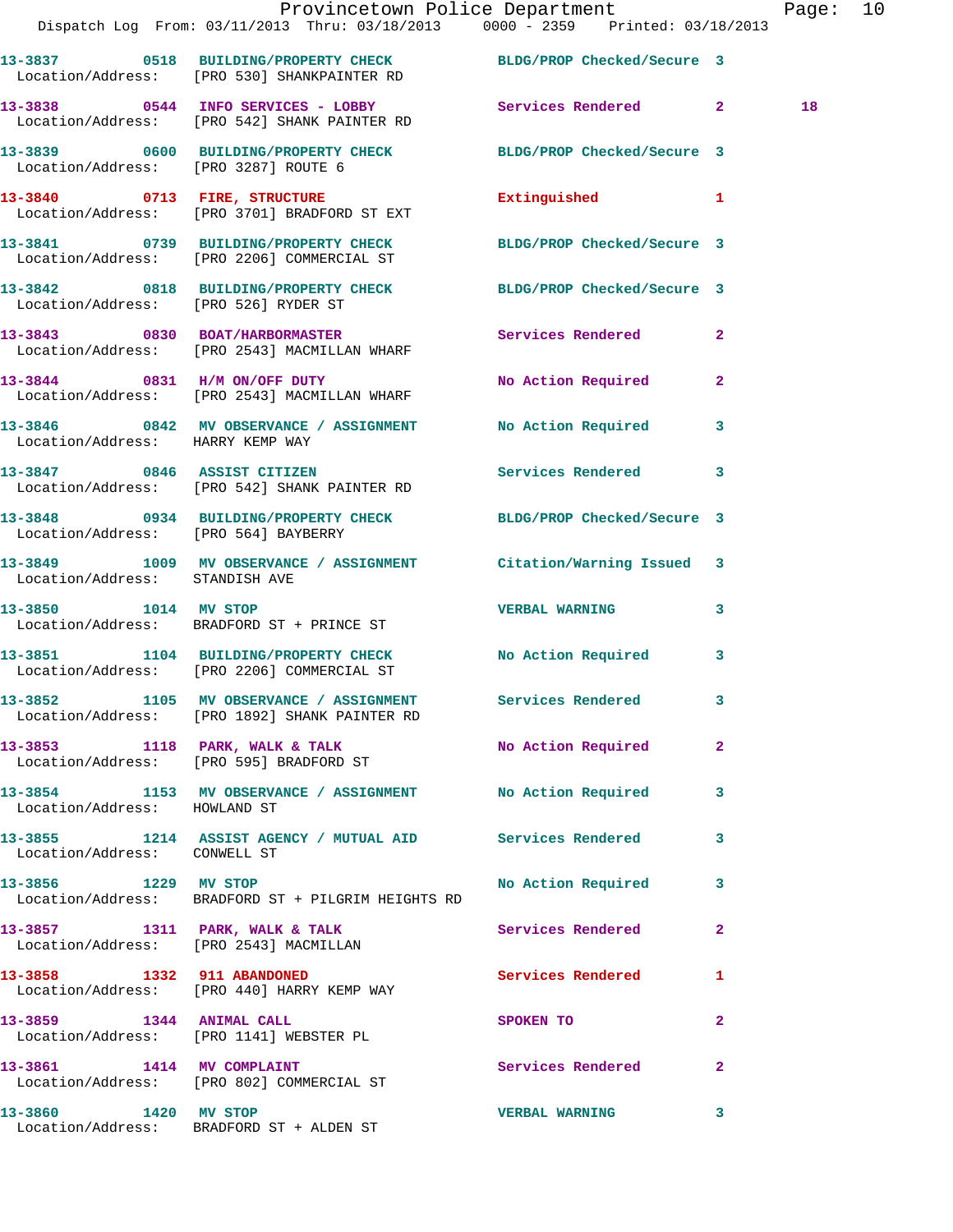| Location/Address: [PRO 571] ALDEN ST                               | 13-3862 1532 BUILDING/PROPERTY CHECK                                                 | BLDG/PROP Checked/Secure 3 |   |
|--------------------------------------------------------------------|--------------------------------------------------------------------------------------|----------------------------|---|
| Location/Address: [PRO 2521] ROUTE 6                               | 13-3864 1604 MV OBSERVANCE / ASSIGNMENT Services Rendered                            |                            | 3 |
| 13-3865 1623 MV STOP<br>Location/Address: [PRO 2513] ROUTE 6       |                                                                                      | <b>VERBAL WARNING</b>      | 3 |
| 13-3866 1633 SERVICE CALL                                          | Location/Address: [PRO 542] SHANK PAINTER RD                                         | <b>Services Rendered</b>   | 3 |
| 13-3867 1637 MV STOP<br>Location/Address: SNAIL RD                 |                                                                                      | <b>VERBAL WARNING</b>      | 3 |
|                                                                    | 13-3868 1758 PARK, WALK & TALK<br>Location/Address: [PRO 512] PRINCE ST              | Services Rendered 2        |   |
|                                                                    | 13-3869 1810 BUILDING/PROPERTY CHECK<br>Location/Address: [PRO 1638] COMMERCIAL ST   | BLDG/PROP Checked/Secure 3 |   |
| Location/Address: [PRO 94] BRADFORD ST                             | 13-3870 1814 MV OBSERVANCE / ASSIGNMENT Services Rendered 3                          |                            |   |
| Location/Address: [PRO 564] BAYBERRY                               | 13-3871 1828 BUILDING/PROPERTY CHECK                                                 | BLDG/PROP Checked/Secure 3 |   |
| 13-3872 1830 MV STOP<br>Refer To Arrest: 13-25-AR                  | Location/Address: HOWLAND ST + HARRY KEMP WAY                                        | Arrest(s) Made             | 3 |
|                                                                    | 13-3873 1838 BUILDING/PROPERTY CHECK<br>Location/Address: [PRO 519] RACE POINT RD    | BLDG/PROP Checked/Secure 3 |   |
| 13-3877 1943 MEDICAL EMERGENCY<br>Location/Address: HARRY KEMP WAY |                                                                                      | Services Rendered 1        |   |
| Location/Address: [PRO 444] HIGH POLE                              | 13-3874 1945 BUILDING/PROPERTY CHECK                                                 | BLDG/PROP Checked/Secure 3 |   |
|                                                                    | 13-3875 2007 BUILDING/PROPERTY CHECK<br>Location/Address: [PRO 2483] COMMERCIAL ST   | BLDG/PROP Checked/Secure 3 |   |
| 2019 MV STOP<br>13-3876                                            | Location/Address: [PRO 959] JEROME SMITH RD<br>Refer To Arrest: 13-26-AR             | Arrest(s) Made 3           |   |
| 13-3878 2039 MV COMPLAINT                                          | Location/Address: [PRO 973] LOVETTS CT                                               | Services Rendered 2        |   |
| 13-3879                                                            | 2126 BUILDING/PROPERTY CHECK<br>Location/Address: [PRO 306] COMMERCIAL ST            | BLDG/PROP Checked/Secure 3 |   |
| Location/Address: [PRO 571] ALDEN ST                               | 13-3880 2318 BUILDING/PROPERTY CHECK                                                 | BLDG/PROP Checked/Secure 3 |   |
|                                                                    | 13-3881 2340 BUILDING/PROPERTY CHECK<br>Location/Address: [PRO 2898] JEROME SMITH RD | BLDG/PROP Checked/Secure 3 |   |
| For Date: $03/16/2013$ - Saturday                                  |                                                                                      |                            |   |
|                                                                    | 13-3882 6013 MV OBSERVANCE / ASSIGNMENT Services Rendered                            | $\sim$ 3                   |   |
|                                                                    | Location/Address: RYDER ST + BRADFORD ST                                             |                            |   |
| 13-3883 0015 MV STOP                                               | Location/Address: RYDER ST + COMMERCIAL ST                                           | <b>VERBAL WARNING</b>      | 3 |

Location/Address: [PRO 444] HIGH POLE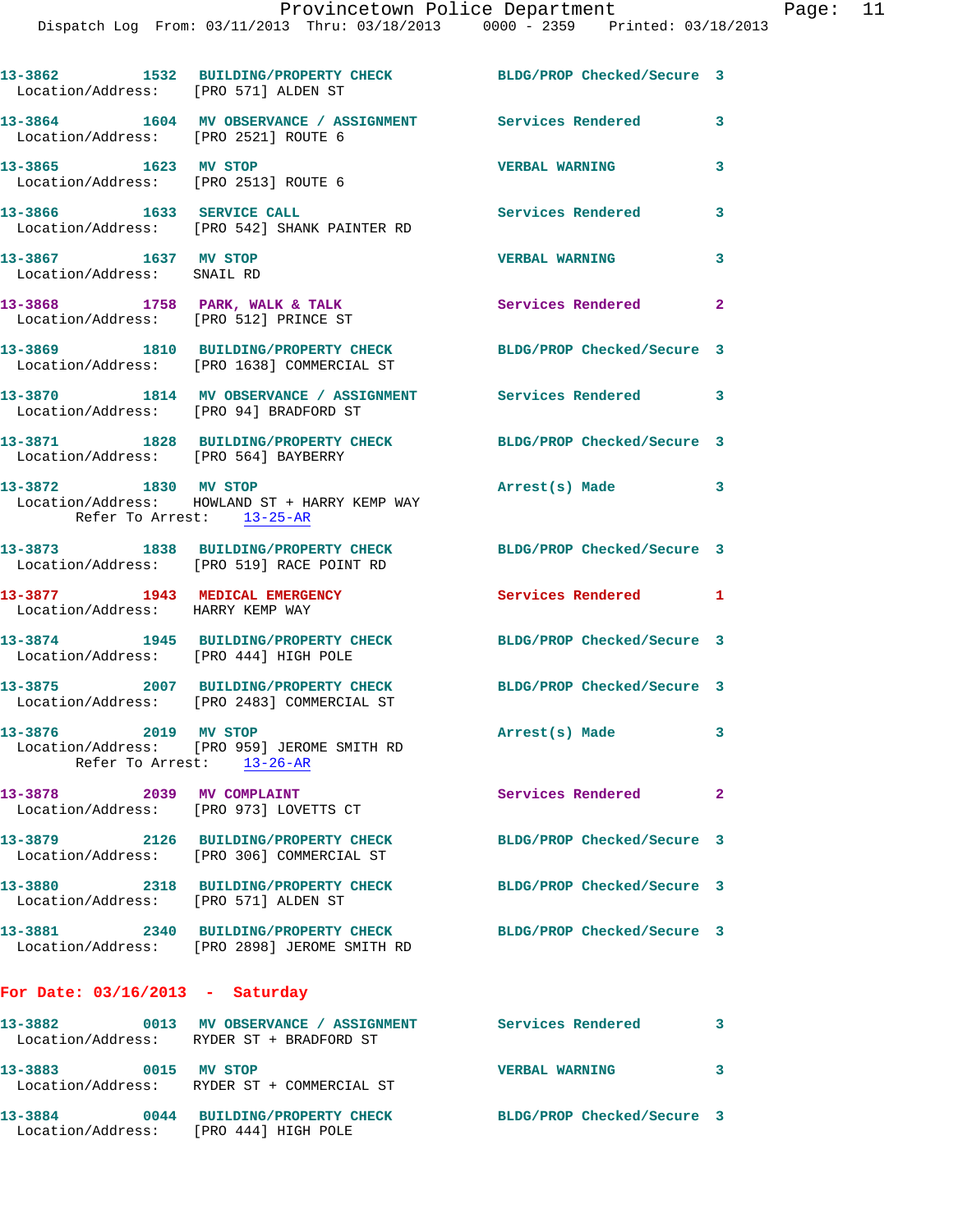|                                                      | 13-3885 0131 BUILDING/PROPERTY CHECK<br>Location/Address: [PRO 2490] PROVINCELANDS RD                                   | BLDG/PROP Checked/Secure 3  |              |         |
|------------------------------------------------------|-------------------------------------------------------------------------------------------------------------------------|-----------------------------|--------------|---------|
|                                                      | 13-3886 0151 BUILDING/PROPERTY CHECK BLDG/PROP Checked/Secure 3<br>Location/Address: [PRO 526] RYDER ST                 |                             |              |         |
|                                                      | 13-3887 0153 BUILDING/PROPERTY CHECK<br>Location/Address: [PRO 3030] TIN PAN ALLEY RD                                   | BLDG/PROP Checked/Secure 3  |              |         |
|                                                      | 13-3888 0213 BUILDING/PROPERTY CHECK BLDG/PROP Checked/Secure 3<br>Location/Address: [PRO 571] ALDEN ST                 |                             |              |         |
|                                                      | 13-3889 0215 LOBBY TRAFFIC<br>Location/Address: [PRO 542] SHANK PAINTER RD                                              | <b>Services Rendered 22</b> |              | $12 \,$ |
|                                                      | 13-3890 0220 BEEPING ALARM<br>Location/Address: [PRO 882] FRITZ'S WAY                                                   | Services Rendered 1         |              |         |
|                                                      | 13-3891 0251 BUILDING/PROPERTY CHECK BLDG/PROP Checked/Secure 3<br>Location/Address: [PRO 545] SHANKPAINTER RD          |                             |              |         |
|                                                      | 13-3892 0345 BUILDING/PROPERTY CHECK BLDG/PROP Checked/Secure 3<br>Location/Address: [PRO 519] RACE POINT RD            |                             |              |         |
|                                                      | 13-3893 0544 BUILDING/PROPERTY CHECK BLDG/PROP Checked/Secure 3<br>Location/Address: [PRO 3317] CEMETERY RD             |                             |              |         |
|                                                      | 13-3894 0611 BUILDING/PROPERTY CHECK BLDG/PROP Checked/Secure 3<br>Location/Address: [PRO 3287] ROUTE 6                 |                             |              |         |
|                                                      | 13-3895 0747 H/M ON/OFF DUTY<br>Location/Address: [PRO 542] SHANK PAINTER RD                                            | Services Rendered           | $\mathbf{2}$ |         |
|                                                      | 13-3896       0815   MV OBSERVANCE / ASSIGNMENT      Services Rendered<br>Location/Address: HOWLAND ST + HARRY KEMP WAY |                             | 3            |         |
|                                                      | 13-3897 0828 SCHOOL PERSONNEL<br>Location/Address: [PRO 569] WINSLOW ST                                                 | Services Rendered           | 3            |         |
| 13-3898 0840 LOOSE DOG<br>Location/Address: PEARL ST |                                                                                                                         | Could Not Locate            | $\mathbf{2}$ |         |
|                                                      | 13-3899 0951 TTY TEST CALL<br>Location/Address: [PRO 542] SHANK PAINTER RD                                              | <b>Services Rendered</b>    | $\mathbf{1}$ |         |
|                                                      | 13-3900 1032 LOST SAMSUNG CAMCORDER<br>Location/Address: [PRO 542] SHANK PAINTER RD                                     | Services Rendered 3         |              |         |
| Location/Address: RYDER ST                           | 13-3901 1121 PARK, WALK & TALK                                                                                          | No Action Required          | $\mathbf{2}$ |         |
|                                                      | 13-3902 1128 ASSIST CITIZEN<br>Location/Address: [PRO 542] SHANK PAINTER RD                                             | Services Rendered           | 3            |         |
|                                                      | 13-3903 1230 ASSIST CITIZEN<br>Location/Address: [PRO 2349] BRADFORD ST                                                 | <b>Services Rendered</b>    | 3            |         |
|                                                      | 13-3904 1238 MV OBSERVANCE / ASSIGNMENT No Action Required<br>Location/Address: CONWELL ST + ROUTE 6                    |                             | 3            |         |
|                                                      | 13-3905 1257 MV OBSERVANCE / ASSIGNMENT Citation/Warning Issued<br>Location/Address: RYDER ST + BRADFORD ST             |                             | 3            |         |
| 13-3906 1302 MV STOP                                 | Location/Address: BRADFORD ST + RYDER ST                                                                                | <b>VERBAL WARNING</b>       | 3            |         |
|                                                      | 13-3907 1332 MEDICAL EMERGENCY/ASSIST Services Rendered<br>Location/Address: [PRO 781] CAPTAIN BERTIE RD                |                             | 1            |         |
|                                                      | 13-3908 1408 BUILDING/PROPERTY CHECK BLDG/PROP Checked/Secure 3                                                         |                             |              |         |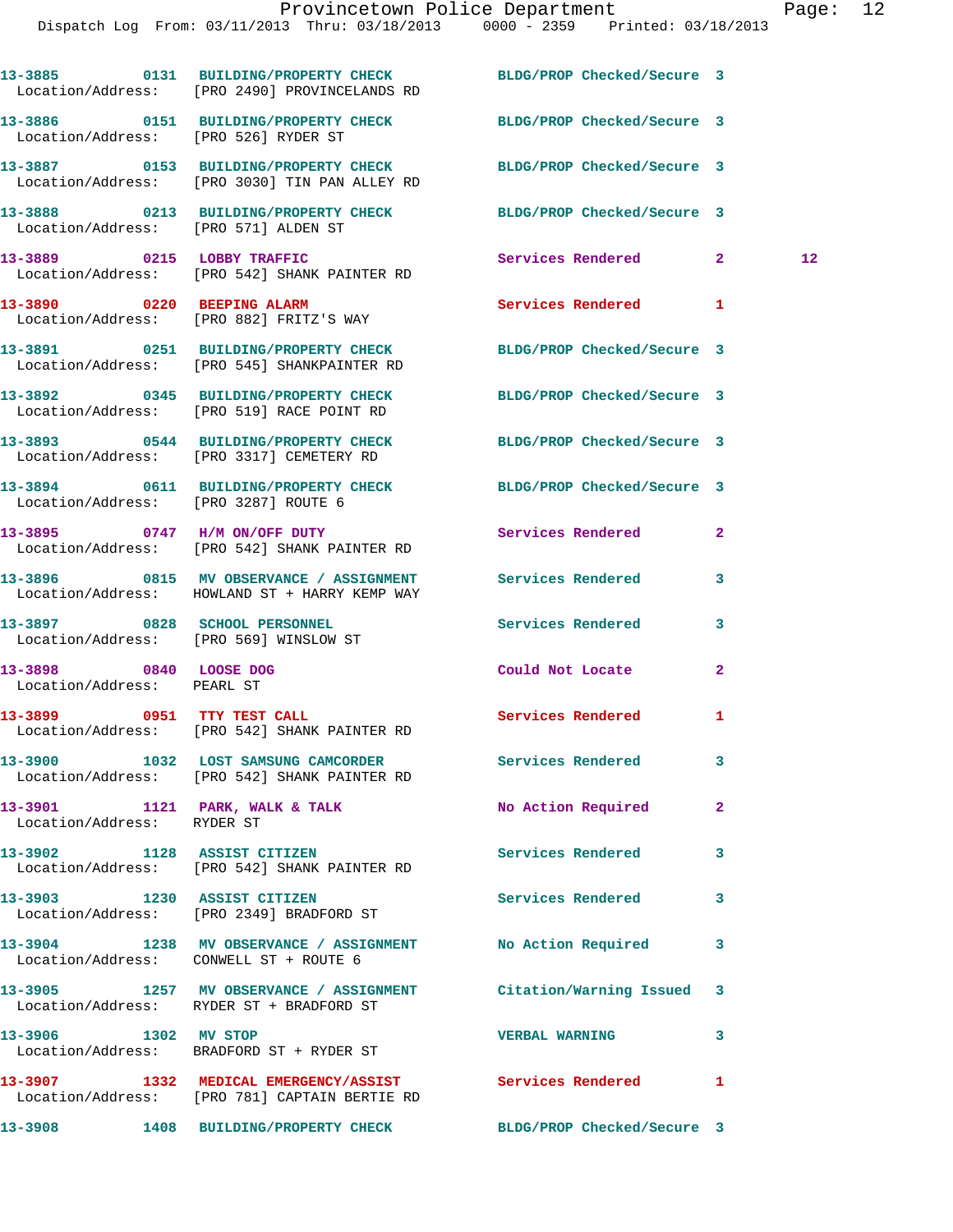|                                                   | Dispatch Log From: 03/11/2013 Thru: 03/18/2013 0000 - 2359 Printed: 03/18/2013                                  | Provincetown Police Department |                | Pag           |
|---------------------------------------------------|-----------------------------------------------------------------------------------------------------------------|--------------------------------|----------------|---------------|
| Location/Address: [PRO 564] BAYBERRY              |                                                                                                                 |                                |                |               |
|                                                   | 13-3909 1427 MEDICAL EMERGENCY<br>Location/Address: [PRO 2227] BRADFORD ST                                      | Transported to Hospital 1      |                |               |
| 13-3910 1437 MEDICAL EMERGENCY                    | Location/Address: [PRO 885] CONWAY ST                                                                           | Transported to Hospital 1      |                |               |
|                                                   | 13-3912 1559 MV STOP<br>Location/Address: CONANT ST + BRADFORD ST                                               | <b>VERBAL WARNING</b>          | 3              |               |
|                                                   | 13-3913 1627 BUILDING/PROPERTY CHECK BLDG/PROP Checked/Secure 3<br>Location/Address: [PRO 2898] JEROME SMITH RD |                                |                |               |
| Location/Address: [PRO 16] BRADFORD ST            | 13-3914 1757 BUILDING/PROPERTY CHECK BLDG/PROP Checked/Secure 3                                                 |                                |                |               |
| 13-3915 1804 MV STOP                              | Location/Address: [PRO 2818] CONWELL ST                                                                         | No Action Required             | 3              |               |
| Location/Address: [PRO 2521] ROUTE 6              | 13-3916 1809 MV OBSERVANCE / ASSIGNMENT Services Rendered                                                       |                                | 3              |               |
| 13-3917 1818 MV STOP                              | Location/Address: [PRO 2521] ROUTE 6                                                                            | <b>VERBAL WARNING</b>          | 3              |               |
| 13-3918 1834 MV STOP                              | Location/Address: ROUTE 6 + CONWELL ST                                                                          | Citation/Warning Issued 3      |                |               |
| Location/Address: [PRO 3259] MACMILLAN            | 13-3919 1850 BUILDING/PROPERTY CHECK BLDG/PROP Checked/Secure 3                                                 |                                |                |               |
| Location/Address: [PRO 444] HIGH POLE             | 13-3920 1906 BUILDING/PROPERTY CHECK BLDG/PROP Checked/Secure 3                                                 |                                |                |               |
|                                                   | 13-3921 1917 BUILDING/PROPERTY CHECK BLDG/PROP Checked/Secure 3<br>Location/Address: [PRO 2540] RACE POINT RD   |                                |                |               |
|                                                   | 13-3922 1919 ASSIST CITIZEN<br>Location/Address: [PRO 1405] NELSON AVE                                          | Services Rendered 3            |                |               |
| Location/Address: [PRO 2543] MACMILLAN            | 13-3923 1958 BUILDING/PROPERTY CHECK BLDG/PROP Checked/Secure 3                                                 |                                |                |               |
|                                                   | 13-3924 2125 BUILDING/PROPERTY CHECK<br>Location/Address: [PRO 3004] BRADFORD ST                                | BLDG/PROP Checked/Secure 3     |                |               |
| 13-3925 2317 DISTURBANCE                          | Location/Address: [PRO 2704] COMMERCIAL ST                                                                      | <b>GONE ON ARRIVAL</b>         | 1.             | $\frac{4}{3}$ |
| 13-3926 2321 BAR CHECK                            | Location/Address: [PRO 3443] COMMERCIAL ST                                                                      | No Action Required             | $\overline{2}$ |               |
| Location/Address: [PRO 2] ALDEN ST                | 13-3928 2354 BUILDING/PROPERTY CHECK BLDG/PROP Checked/Secure 3                                                 |                                |                |               |
|                                                   | 13-3927 2355 BUILDING/PROPERTY CHECK<br>Location/Address: [PRO 3318] CEMETERY RD                                | BLDG/PROP Checked/Secure 3     |                |               |
|                                                   | 13-3929 2358 BUILDING/PROPERTY CHECK BLDG/PROP Checked/Secure 3<br>Location/Address: [PRO 2898] JEROME SMITH RD |                                |                |               |
| For Date: $03/17/2013$ - Sunday                   |                                                                                                                 |                                |                |               |
| 13-3930<br>Location/Address: [PRO 3259] MACMILLAN | 0015 BUILDING/PROPERTY CHECK BLDG/PROP Checked/Secure 3                                                         |                                |                |               |
|                                                   |                                                                                                                 |                                |                |               |

**13-3931 0026 MV OBSERVANCE / ASSIGNMENT Services Rendered 3**  Location/Address: [PRO 37] BRADFORD ST

age: 13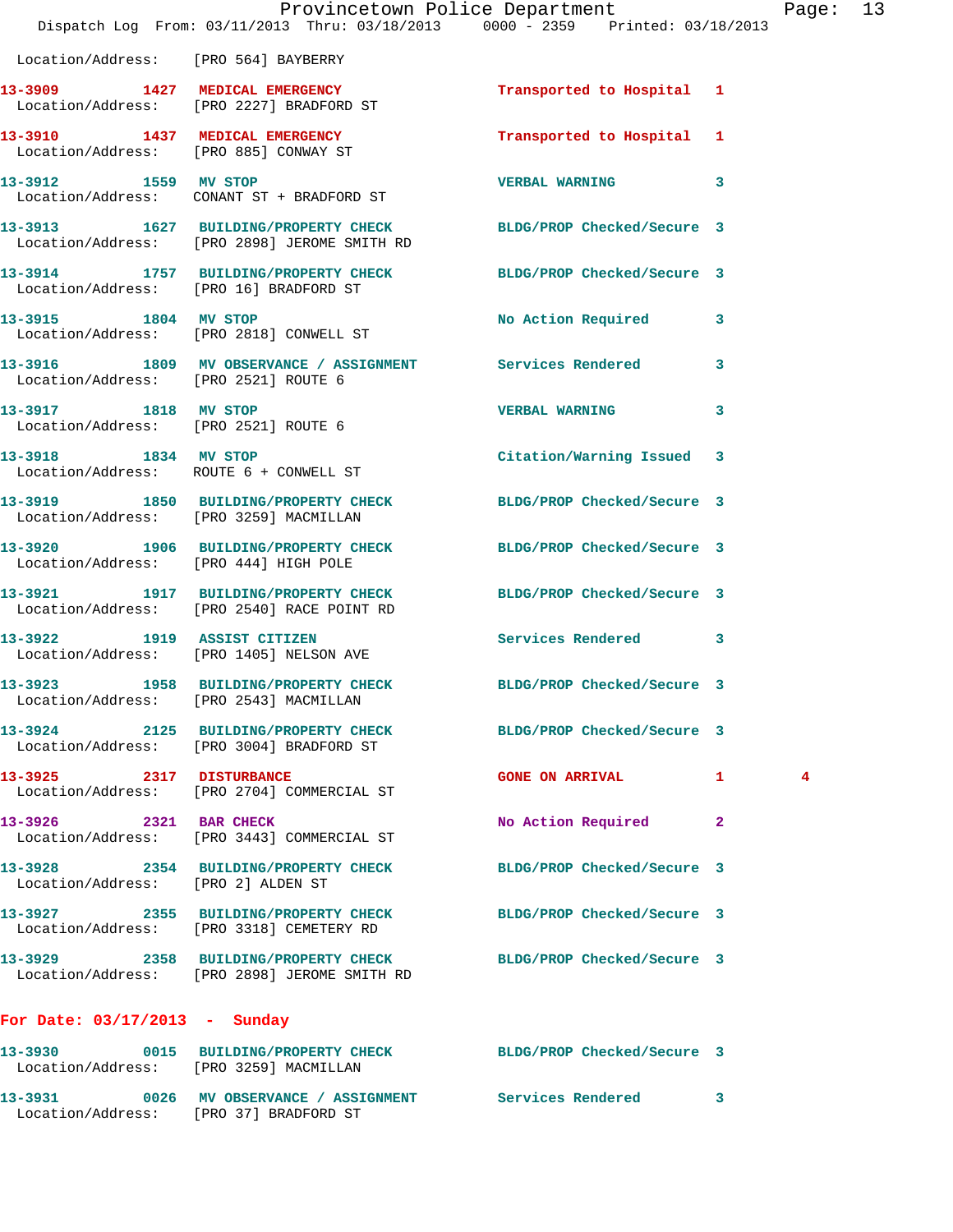|                                                              |                                                                                                        | Provincetown Police Department<br>Dispatch Log From: 03/11/2013 Thru: 03/18/2013 0000 - 2359 Printed: 03/18/2013 | Page: 14 |  |
|--------------------------------------------------------------|--------------------------------------------------------------------------------------------------------|------------------------------------------------------------------------------------------------------------------|----------|--|
|                                                              | Location/Address: RYDER ST + BRADFORD ST                                                               | 13-3932 0048 MV OBSERVANCE / ASSIGNMENT No Action Required 3                                                     |          |  |
|                                                              | Location/Address: [PRO 414] CONWELL ST                                                                 | 13-3933 60053 MV OBSERVANCE / ASSIGNMENT Services Rendered 3                                                     |          |  |
|                                                              |                                                                                                        | 13-3934 0128 BUILDING/PROPERTY CHECK BLDG/PROP Checked/Secure 3<br>Location/Address: [PRO 3287] ROUTE 6          |          |  |
|                                                              |                                                                                                        | 13-3935 0139 BUILDING/PROPERTY CHECK BLDG/PROP Checked/Secure 3<br>Location/Address: [PRO 571] ALDEN ST          |          |  |
|                                                              |                                                                                                        | 13-3936 0253 BUILDING/PROPERTY CHECK BLDG/PROP Checked/Secure 3<br>Location/Address: [PRO 440] HARRY KEMP WAY    |          |  |
|                                                              | Location/Address: RYDER ST + BRADFORD ST                                                               | 13-3937 0527 MV OBSERVANCE / ASSIGNMENT No Action Required 3                                                     |          |  |
|                                                              | Location/Address: [PRO 2490] PROVINCELANDS RD                                                          | 13-3938 0541 BUILDING/PROPERTY CHECK BLDG/PROP Checked/Secure 3                                                  |          |  |
|                                                              | Location/Address: [PRO 105] COMMERCIAL ST                                                              | 13-3939 0604 BUILDING/PROPERTY CHECK BLDG/PROP Checked/Secure 3                                                  |          |  |
|                                                              | Location/Address: [PRO 2577] BRADFORD ST                                                               | 13-3940 0608 MV OBSERVANCE / ASSIGNMENT Services Rendered 3                                                      |          |  |
|                                                              | 13-3941 0610 LOBBY TRAFFIC<br>Location/Address: [PRO 542] SHANK PAINTER RD                             | Services Rendered 2                                                                                              | 7        |  |
|                                                              | Location/Address: [PRO 2206] COMMERCIAL ST                                                             | 13-3942 0613 BUILDING/PROPERTY CHECK BLDG/PROP Checked/Secure 3                                                  |          |  |
|                                                              | 13-3943 0745 H/M ON/OFF DUTY<br>Location/Address: [PRO 2543] MACMILLAN WHARF                           | Services Rendered<br>$\mathbf{2}$                                                                                |          |  |
|                                                              | Location/Address: [PRO 391] COMMERCIAL ST                                                              | 13-3944 0801 BUILDING/PROPERTY CHECK Services Rendered 3                                                         |          |  |
|                                                              | 13-3946 0934 SCHOOL PSNL.<br>Location/Address: [PRO 569] WINSLOW ST                                    | Services Rendered 3                                                                                              |          |  |
|                                                              | Location/Address: [PRO 2483] COMMERCIAL ST                                                             | 13-3947 0955 BUILDING/PROPERTY CHECK Services Rendered 3                                                         |          |  |
| Location/Address: [PRO 2521] ROUTE 6                         |                                                                                                        | 13-3948 1005 MV OBSERVANCE / ASSIGNMENT Services Rendered 3                                                      |          |  |
|                                                              | 13-3949 1010 ALARM - GENERAL/NO RESPONSE False Alarm<br>Location/Address: [PRO 1316] COMMERCIAL ST     | $\mathbf{1}$                                                                                                     |          |  |
|                                                              | Location/Address: [PRO 182] COMMERCIAL ST                                                              | 13-3950 1023 BUILDING/PROPERTY CHECK BLDG/PROP Checked/Secure 3                                                  |          |  |
| 13-3951 1025 MV STOP<br>Location/Address: [PRO 2513] ROUTE 6 |                                                                                                        | <b>VERBAL WARNING</b><br>3                                                                                       |          |  |
| 13-3952 1050 MV STOP<br>Location/Address: SNAIL RD           |                                                                                                        | <b>VERBAL WARNING</b><br>3                                                                                       |          |  |
| 13-3953 1108 MV STOP                                         | Location/Address: [PRO 2818] CONWELL ST                                                                | <b>VERBAL WARNING</b><br>3                                                                                       |          |  |
|                                                              | 13-3954 1133 MV OBSERVANCE / ASSIGNMENT Services Rendered<br>Location/Address: [PRO 106] COMMERCIAL ST | 3                                                                                                                |          |  |
|                                                              | 13-3955 1137 PARK, WALK & TALK 1998 No Action Required<br>Location/Address: RYDER ST + COMMERCIAL ST   | $\mathbf{2}$                                                                                                     |          |  |
|                                                              | Location/Address: HARRY KEMP WAY + BREWSTER ST                                                         | 13-3956 1157 MV OBSERVANCE / ASSIGNMENT Citation/Warning Issued 3                                                |          |  |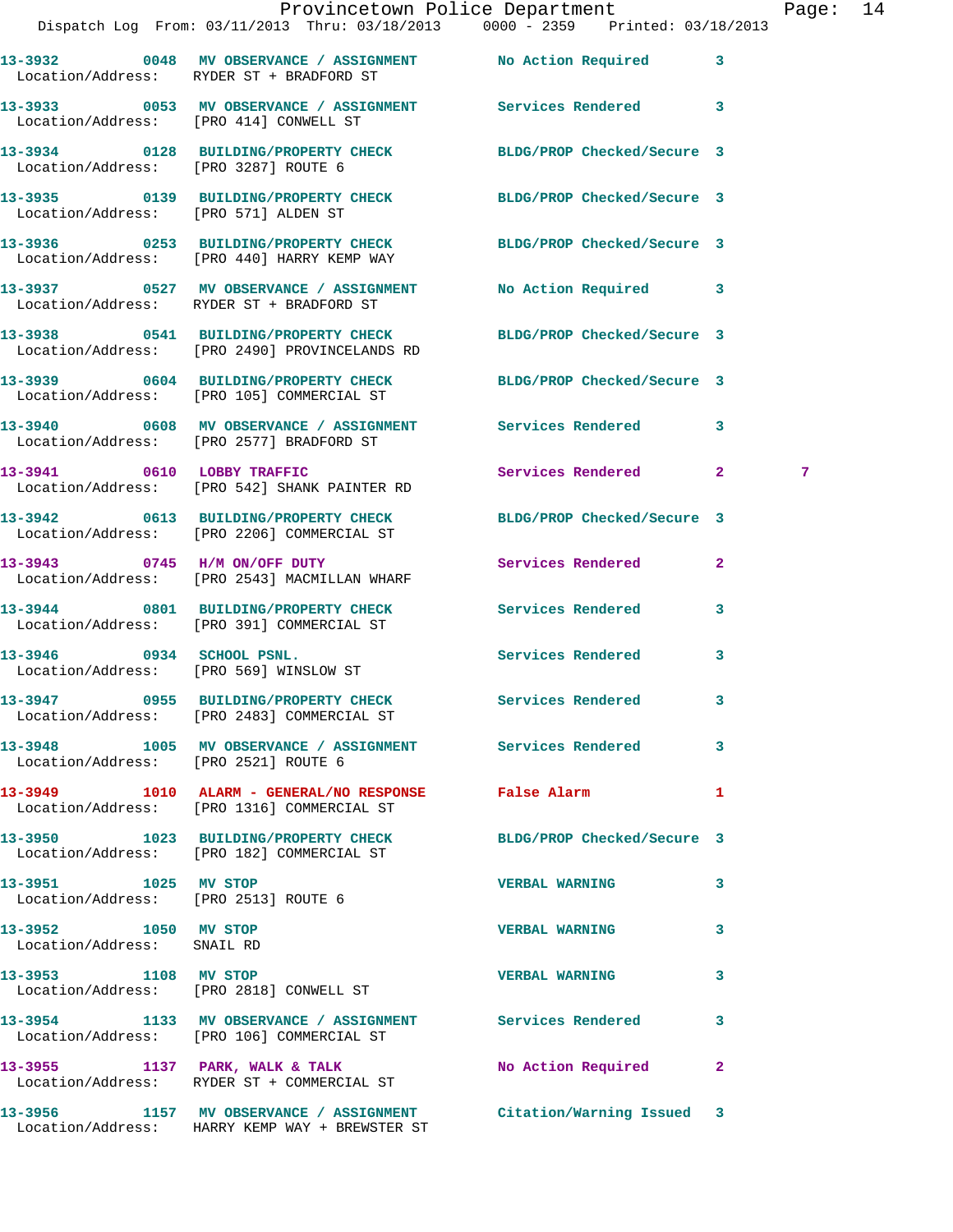|                                                             | 13-3957 1159 MV STOP<br>Location/Address: HARRY KEMP WAY + BREWSTER ST               | <b>VERBAL WARNING</b>      | $\overline{\mathbf{3}}$ |
|-------------------------------------------------------------|--------------------------------------------------------------------------------------|----------------------------|-------------------------|
| 13-3958 1308 ALARM - GENERAL                                | Location/Address: [PRO 2911] COMMERCIAL ST                                           | False Alarm                | $\mathbf{1}$            |
|                                                             | 13-3959 1317 BUILDING/PROPERTY CHECK<br>Location/Address: [PRO 564] BAYBERRY AVE     | BLDG/PROP Checked/Secure 3 |                         |
| Location/Address: [PRO 2] ALDEN ST                          | 13-3960 1404 BUILDING/PROPERTY CHECK                                                 | BLDG/PROP Checked/Secure 3 |                         |
| Location/Address: [PRO 3222] ALDEN ST                       | 13-3961 1553 PARK, WALK & TALK                                                       | No Action Required 2       |                         |
| Location/Address: [PRO 571] ALDEN ST                        | 13-3962 1554 BUILDING/PROPERTY CHECK                                                 | BLDG/PROP Checked/Secure 3 |                         |
|                                                             | 13-3963 1641 PARK, WALK & TALK<br>Location/Address: [PRO 516] RACE POINT RD          | No Action Required         | $\mathbf{2}$            |
| 13-3964 1647 LOST CAMERA<br>Location/Address: COMMERCIAL ST |                                                                                      | No Action Required 3       |                         |
| $13-3965$ 1703 191 0.0.T.                                   |                                                                                      | No Action Required 3       |                         |
| 13-3966 1705 ASSIST CITIZEN                                 | Location/Address: NICKERSON ST + W VINE ST                                           | Services Rendered 3        |                         |
|                                                             | 13-3967 1734 BUILDING/PROPERTY CHECK<br>Location/Address: [PRO 2898] JEROME SMITH RD | BLDG/PROP Checked/Secure 3 |                         |
|                                                             | 13-3968 1816 LOST HORSE SHOE RING<br>Location/Address: [PRO 542] SHANK PAINTER RD    | Services Rendered 3        |                         |
|                                                             | 13-3969 1827 BUILDING/PROPERTY CHECK<br>Location/Address: [PRO 488] MAYFLOWER ST     | BLDG/PROP Checked/Secure 3 |                         |
|                                                             | 13-3970 1852 BUILDING/PROPERTY CHECK<br>Location/Address: [PRO 3318] CEMETERY RD     | BLDG/PROP Checked/Secure 3 |                         |
|                                                             | 13-3971 1853 BUILDING/PROPERTY CHECK<br>Location/Address: [PRO 3317] CEMETERY RD     | BLDG/PROP Checked/Secure 3 |                         |
|                                                             | 13-3972 2106 BUILDING/PROPERTY CHECK<br>Location/Address: [PRO 306] COMMERCIAL ST    | BLDG/PROP Checked/Secure 3 |                         |
| Location/Address: [PRO 3287] ROUTE 6                        | 13-3973 2109 BUILDING/PROPERTY CHECK BLDG/PROP Checked/Secure 3                      |                            |                         |
| Location/Address: [PRO 526] RYDER ST                        | 13-3974 2125 BUILDING/PROPERTY CHECK BLDG/PROP Checked/Secure 3                      |                            |                         |
|                                                             | 13-3975 2134 BUILDING/PROPERTY CHECK<br>Location/Address: [PRO 2481] TREMONT ST      | BLDG/PROP Checked/Secure 3 |                         |
|                                                             | 13-3976 2205 BUILDING/PROPERTY CHECK<br>Location/Address: [PRO 175] COMMERCIAL ST    | BLDG/PROP Checked/Secure 3 |                         |
|                                                             |                                                                                      | BLDG/PROP Checked/Secure 3 |                         |
|                                                             | 13-3978 2332 PARK, WALK & TALK<br>Location/Address: [PRO 539] SHANKPAINTER RD        | Services Rendered 2        |                         |
|                                                             | 13-3979 2341 BUILDING/PROPERTY CHECK<br>Location/Address: [PRO 1646] WINSLOW ST      | BLDG/PROP Checked/Secure 3 |                         |
|                                                             | 13-3980 2346 BUILDING/PROPERTY CHECK<br>Location/Address: [PRO 2483] COMMERCIAL ST   | BLDG/PROP Checked/Secure 3 |                         |